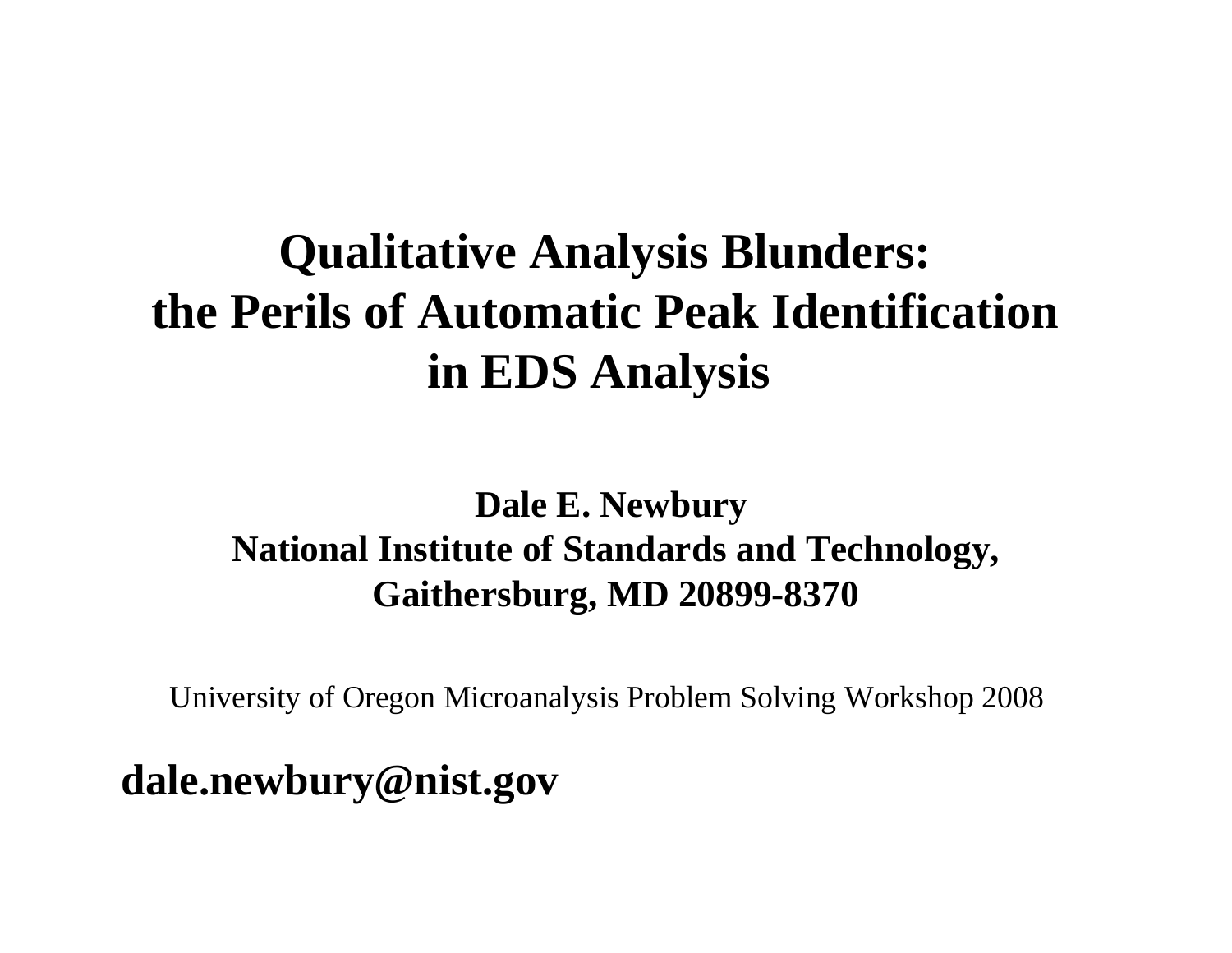## **Automatic Qualitative Analysis (Peak ID)**

- **The critical first step in any EDS analysis: correctly identifying the elements responsible for the peaks**
- Can we trust automatic qualitative analysis (peak identification) to always identify peaks of major constituents correctly?
	- **Major: Concentration, C > 0.1 mass fraction (>10 weight %)**
	- **Minor: 0.01 < C < 0.1 (1 to 10 weight %)**
	- **Trace: C < 0.01 (< 1 weight %)**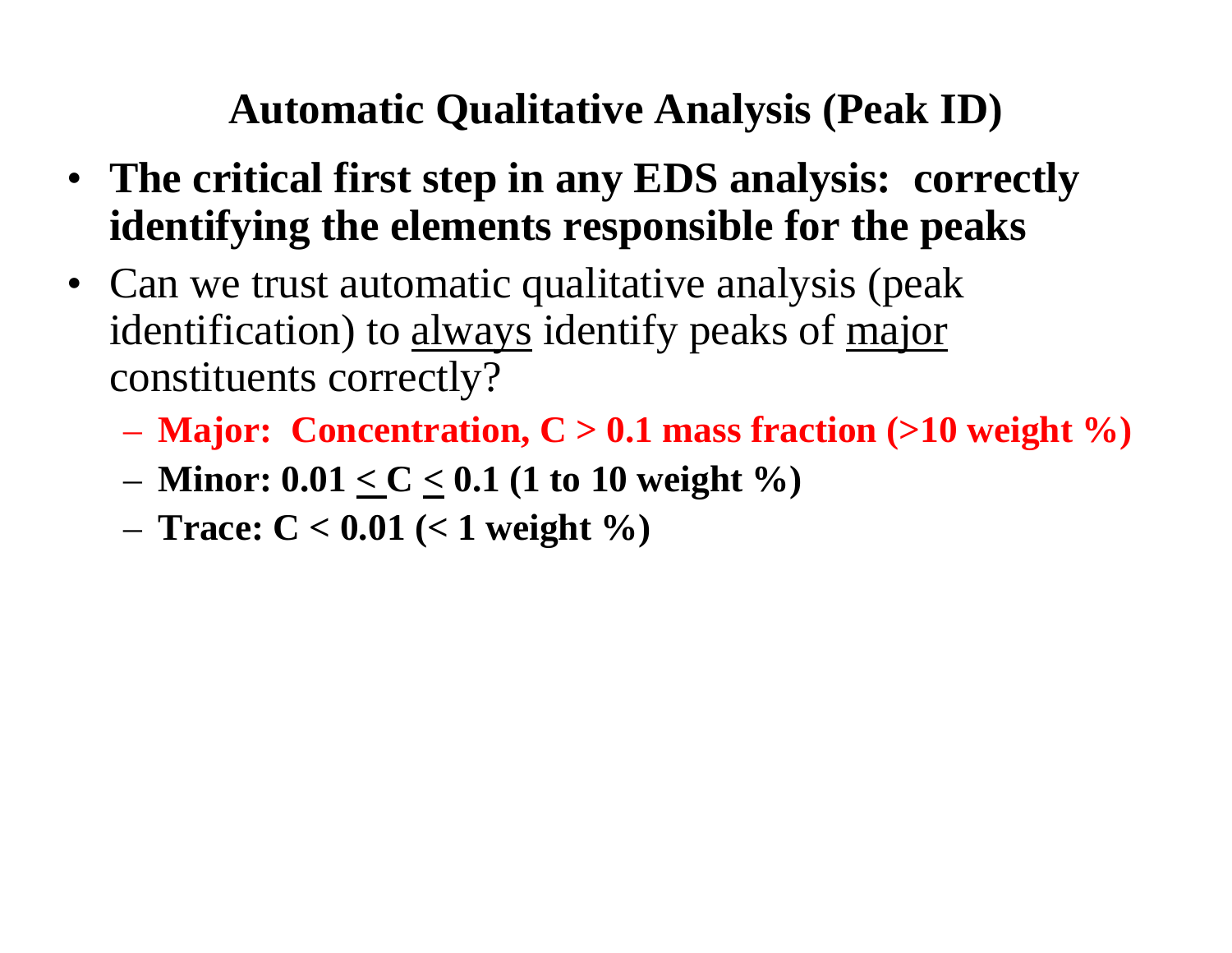## **Automatic Qualitative Analysis (Peak ID)**

- $\bullet$  Test automatic peak ID of commercial systems for the easiest case: **major constituents**
	- **big peaks (high peak-to-background)**
	- **high counting statistics**
	- **no interferences**
	- **simple spectra**
- $\bullet$  **Results on Peak ID of major constituents presented at M&M 2004, 2005, and 2006 conferences. Papers published:**
- $\bullet$  1. Dale E. Newbury, "Misidentification of Major Constituents by Automatic Qualitative Energy Dispersive X-ray Microanalysis: A Problem that Threatens the Credibility of the Analytical Community", Microscopy and Microanalysis (2005) 11, 545-561.
- $\bullet$  2. Dale E. Newbury, "Mistakes Encountered during Automatic Peak Identification in Low Beam Energy X-ray Microanalysis," SCANNING, v 29 (2007) 137-151.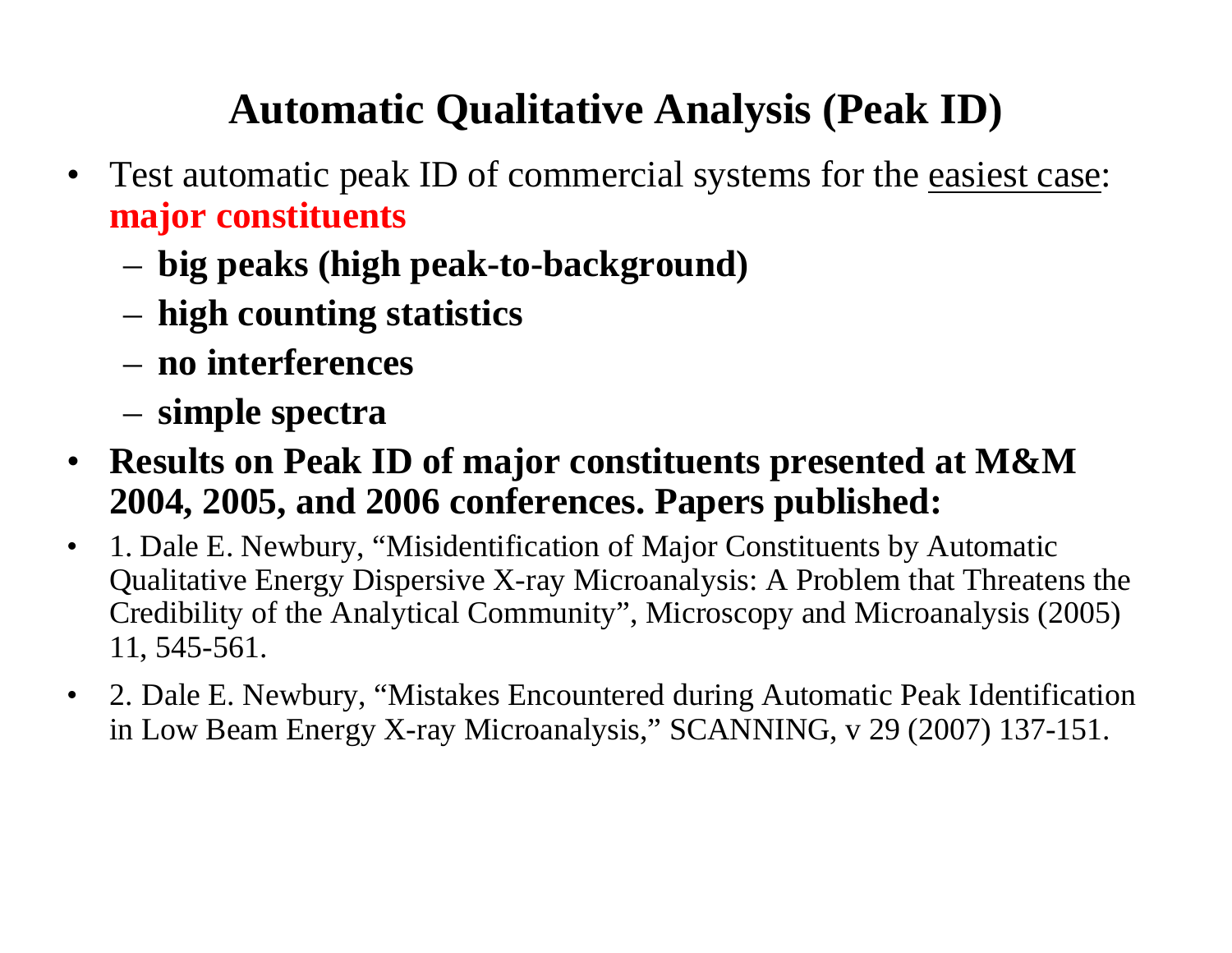# Testing Automatic Peak Identification

Protocol

- 1. Select the pulse processing time constant to operate at optimum resolution for the particular EDS system.
- 2. Calibrate the EDS system (e.g., CuL and CuK <sup>α</sup>, preferably AlK and  $CuK\alpha$ ) and check the peak channel locations of some intermediate peaks, e.g., SiK, CaKα, TiK <sup>α</sup>, FeK α
- 3. Select a beam current to keep deadtime below 20%.
- 4. Obtain at least 1,000 counts in the peak channel for the peaks of interest.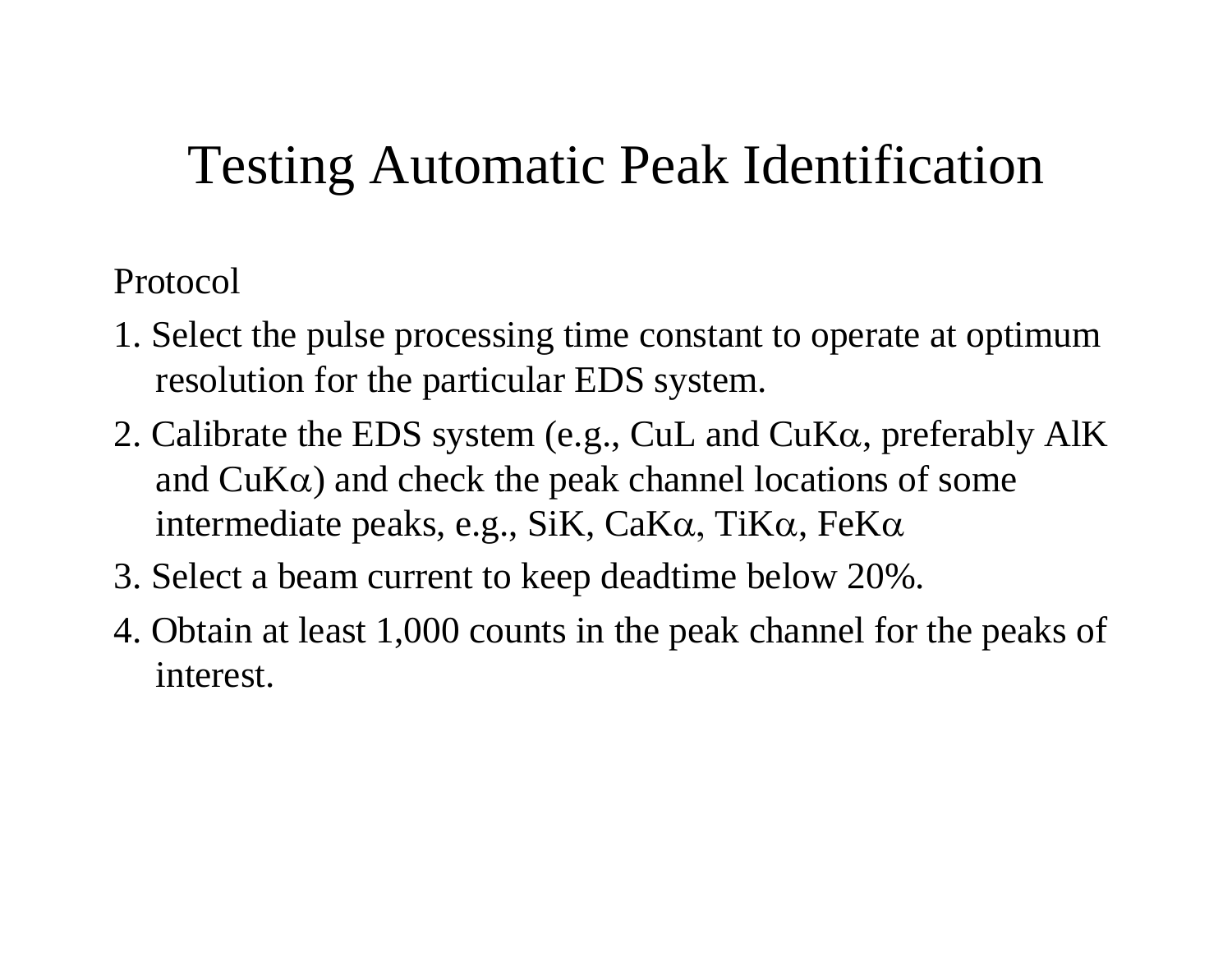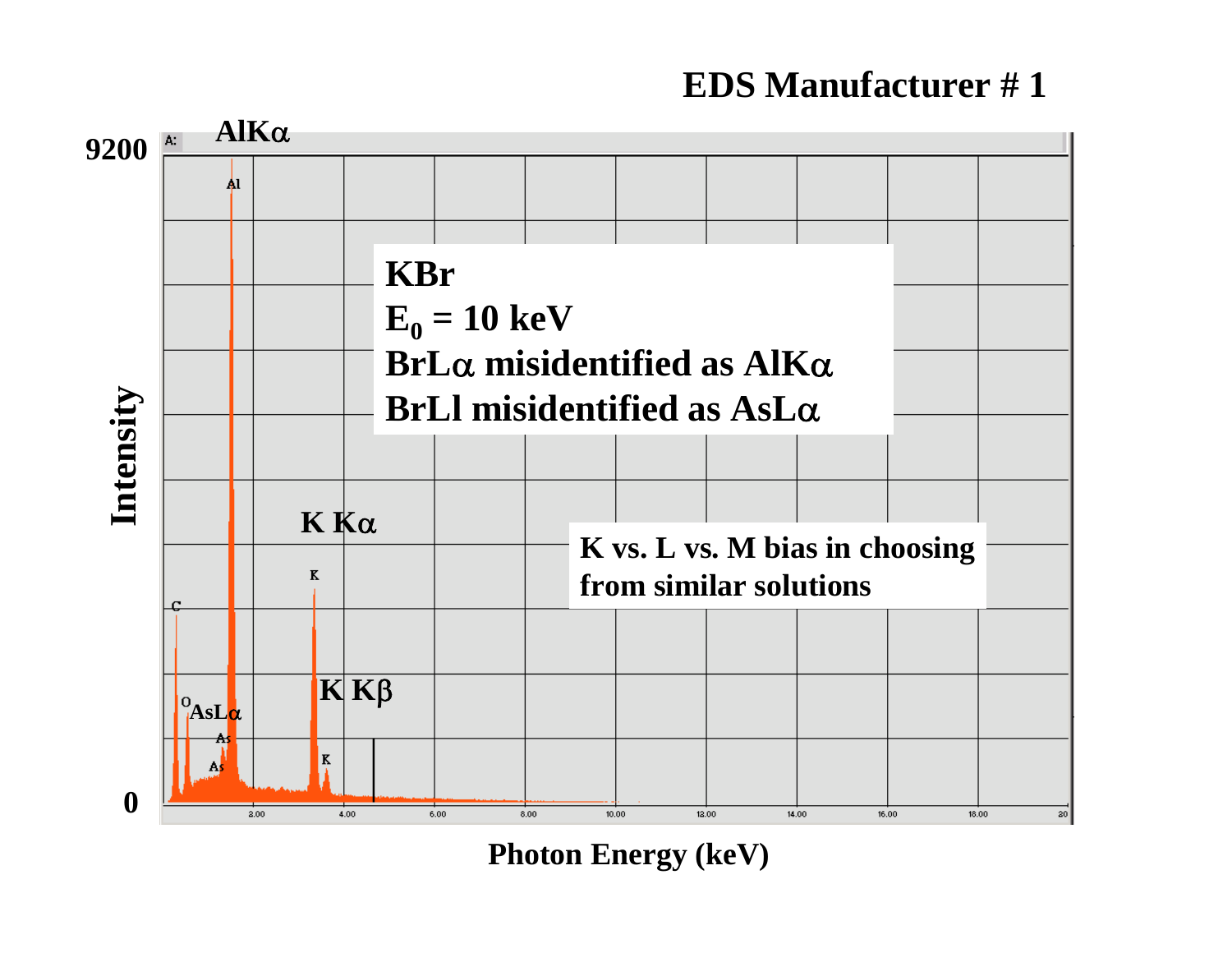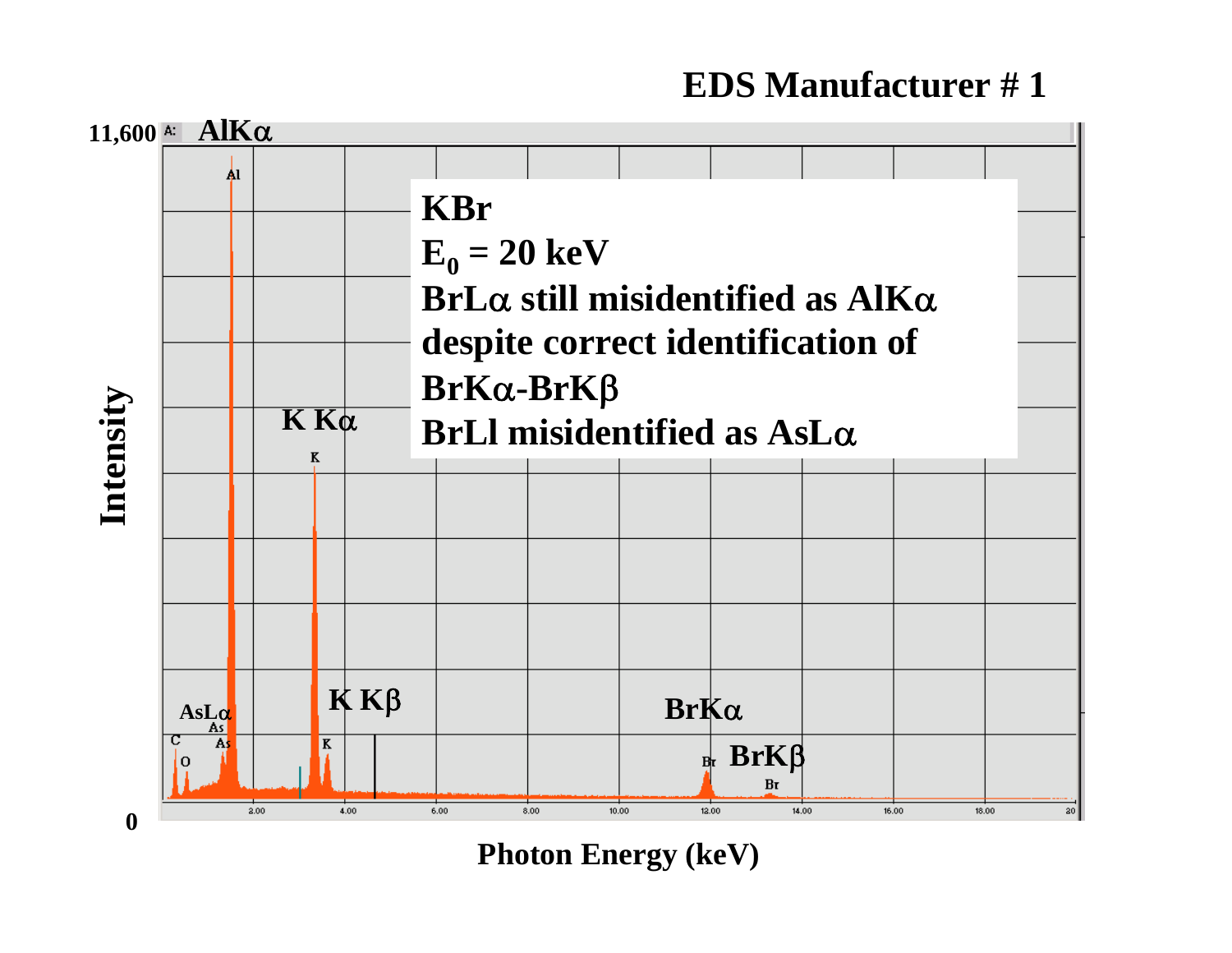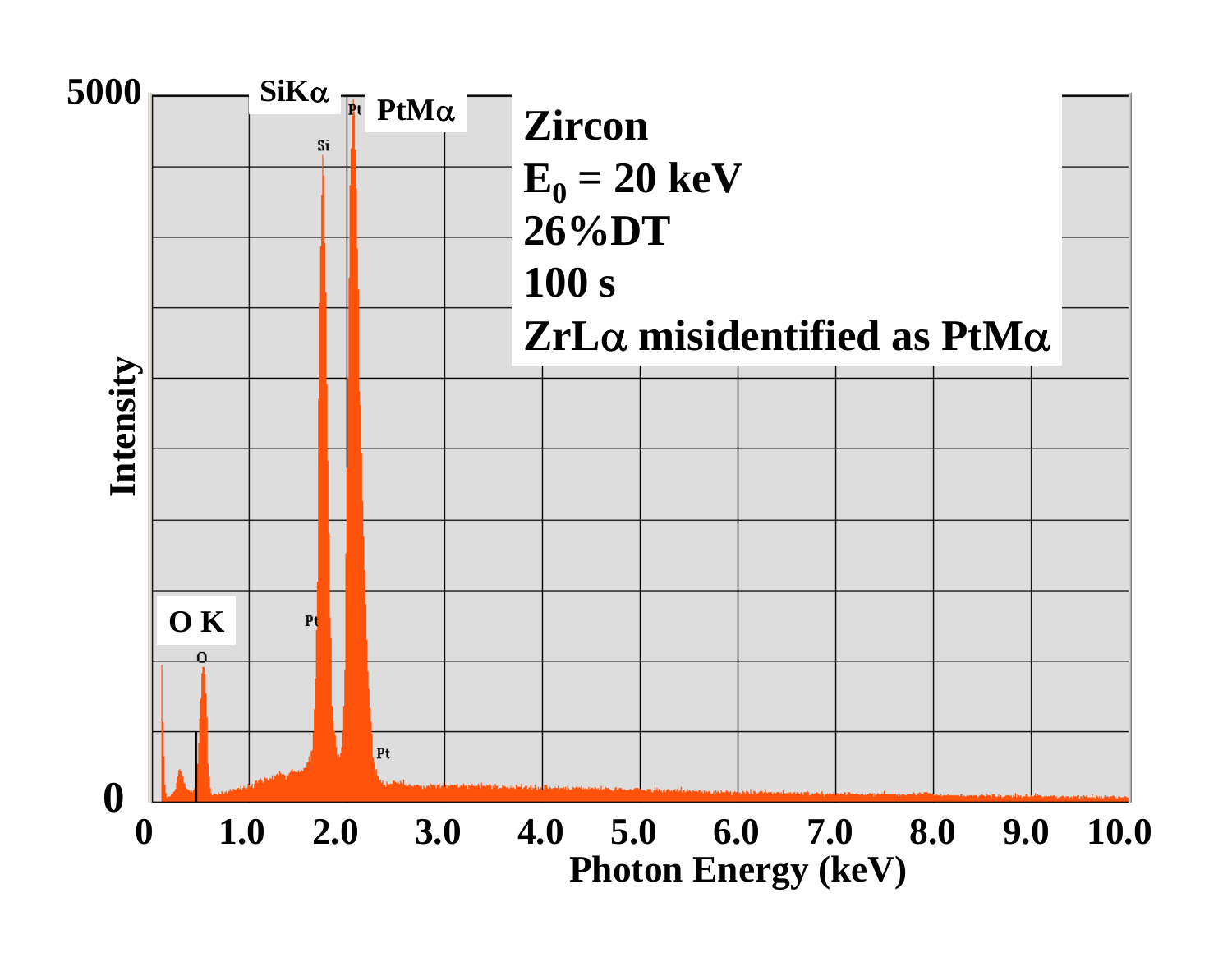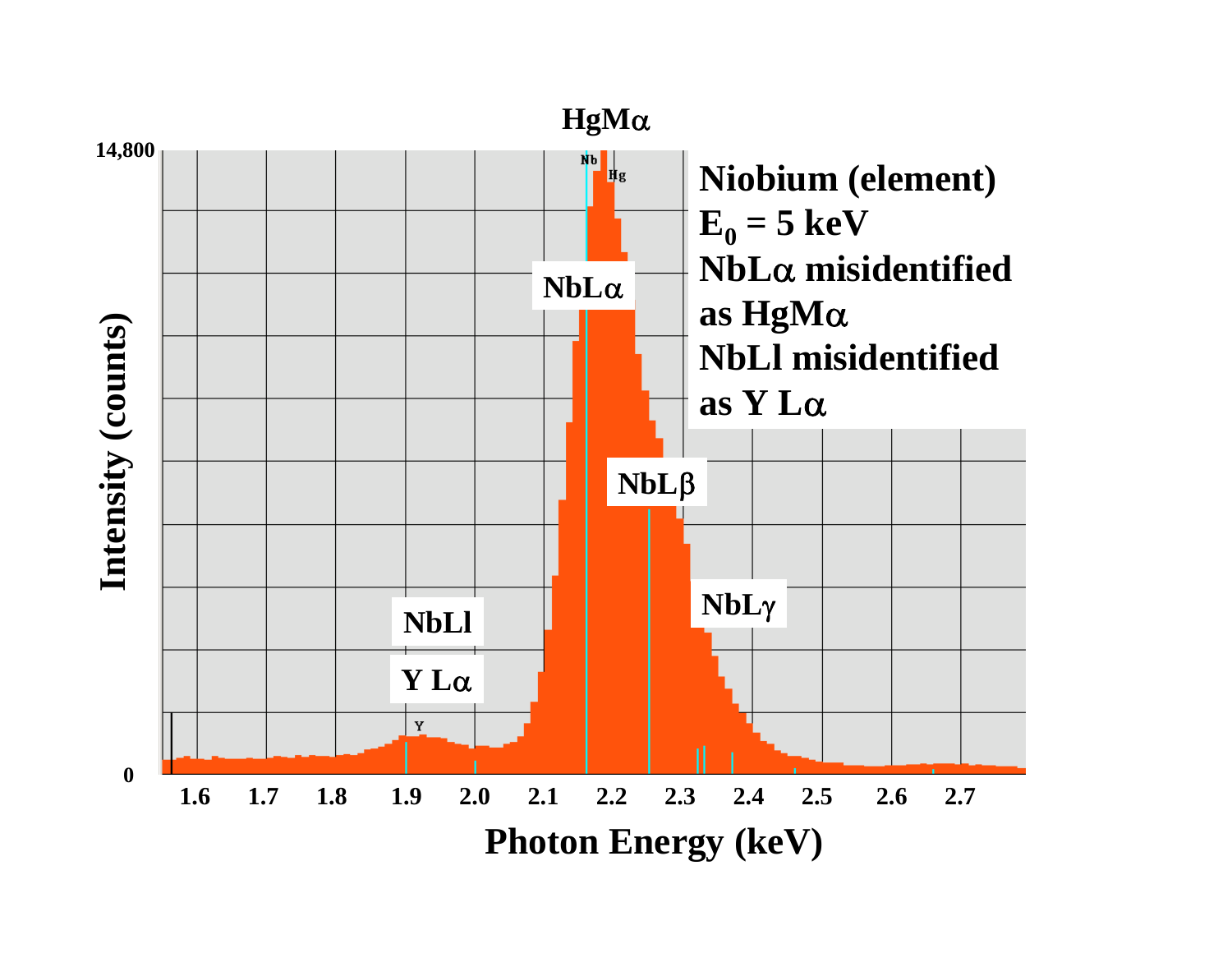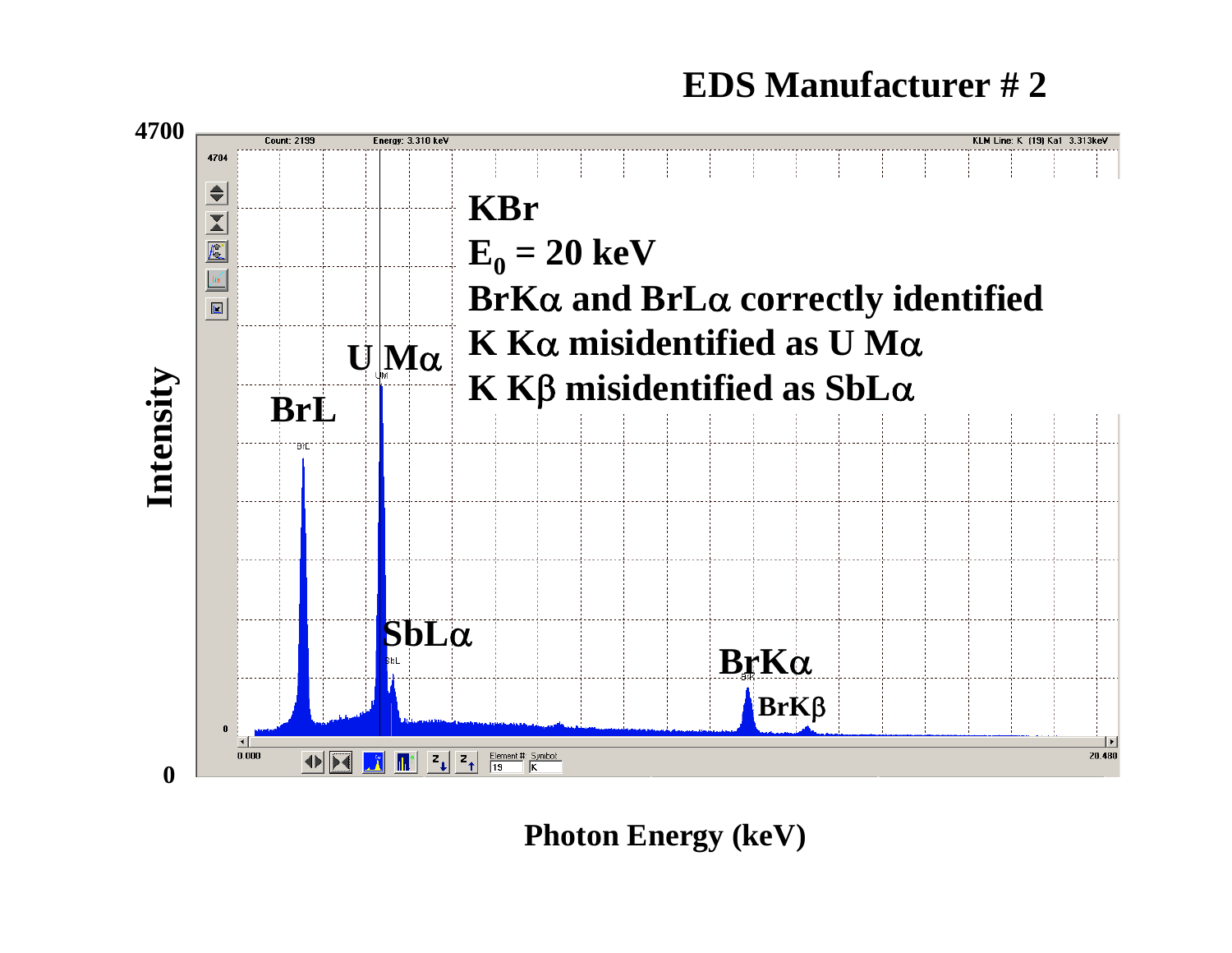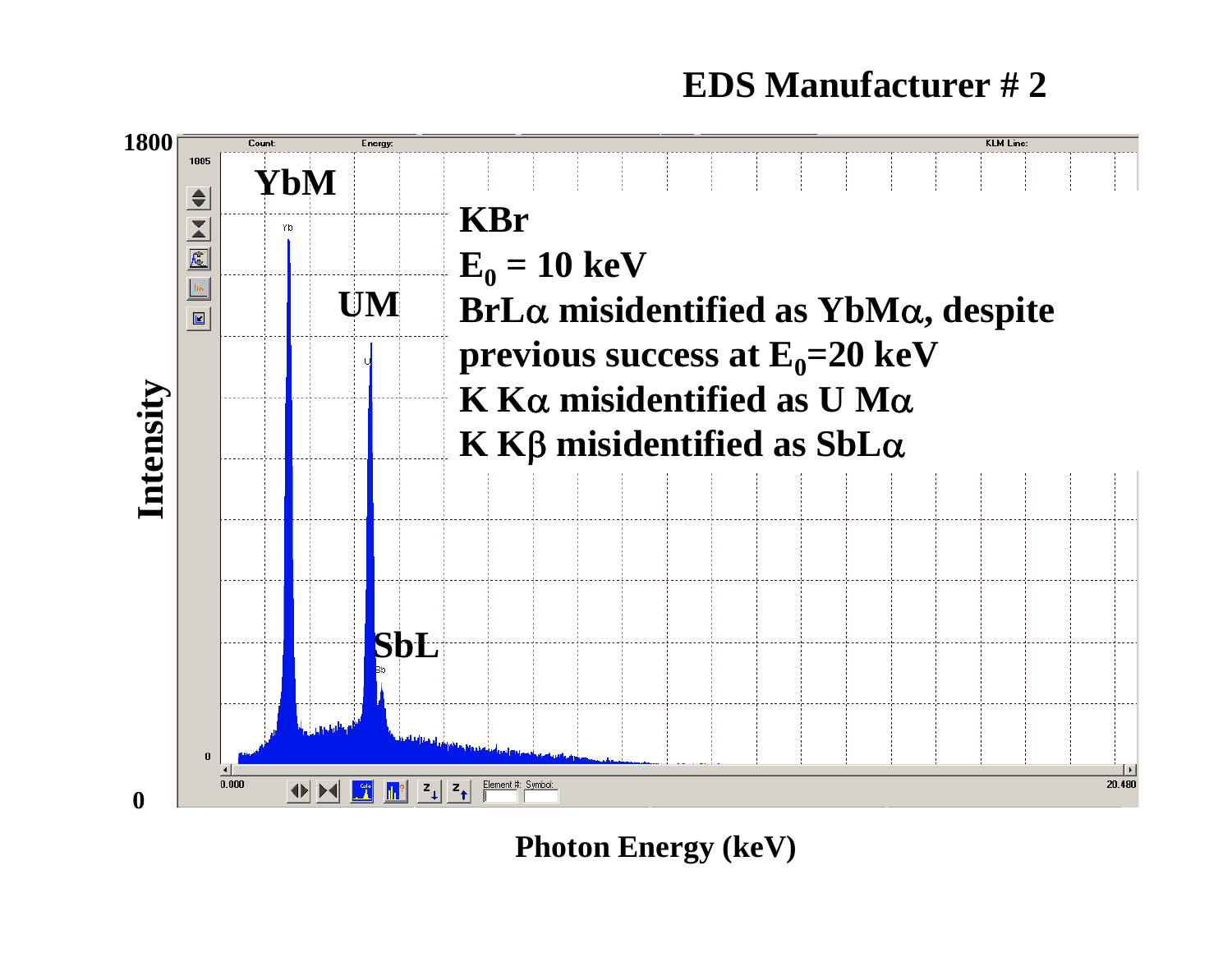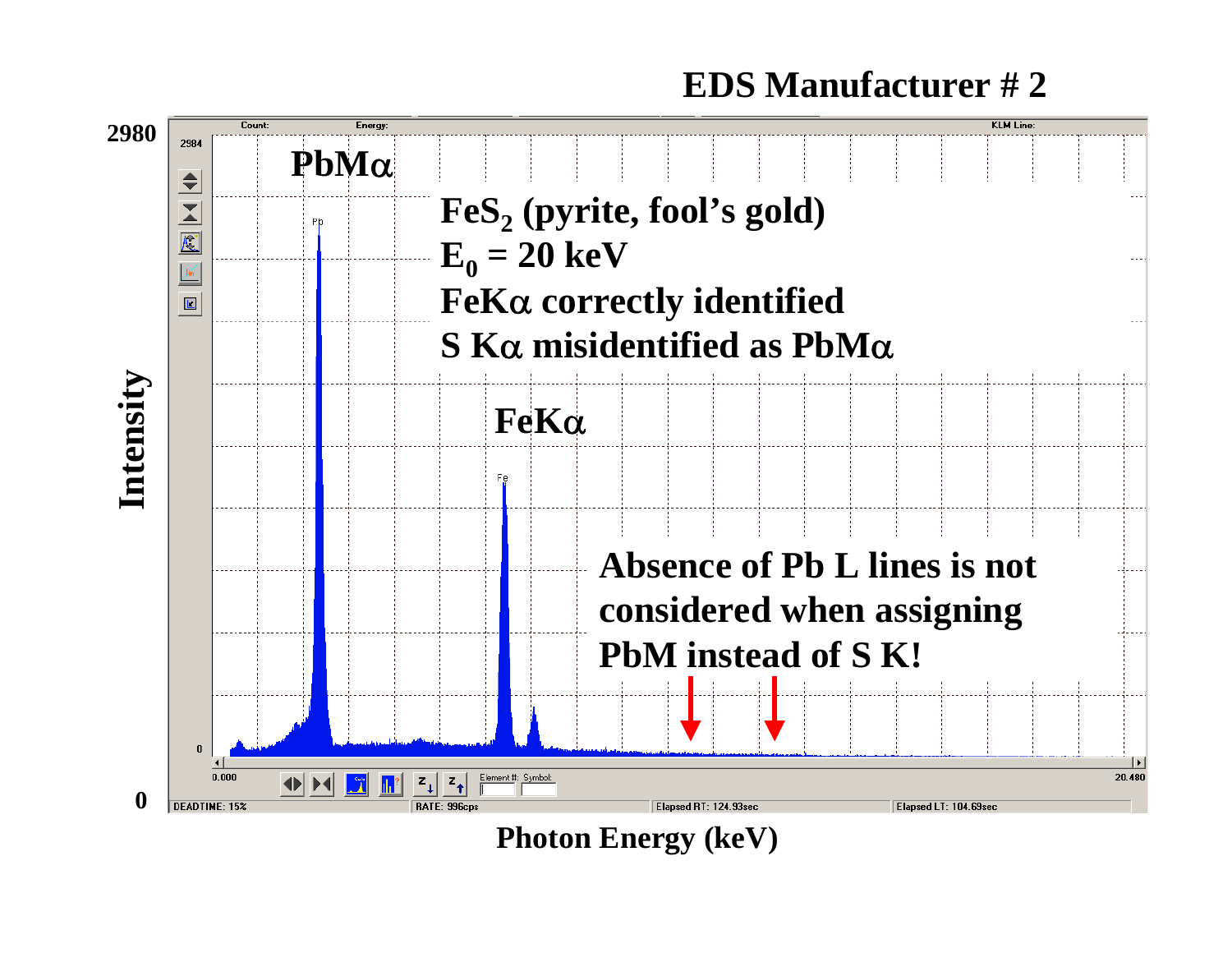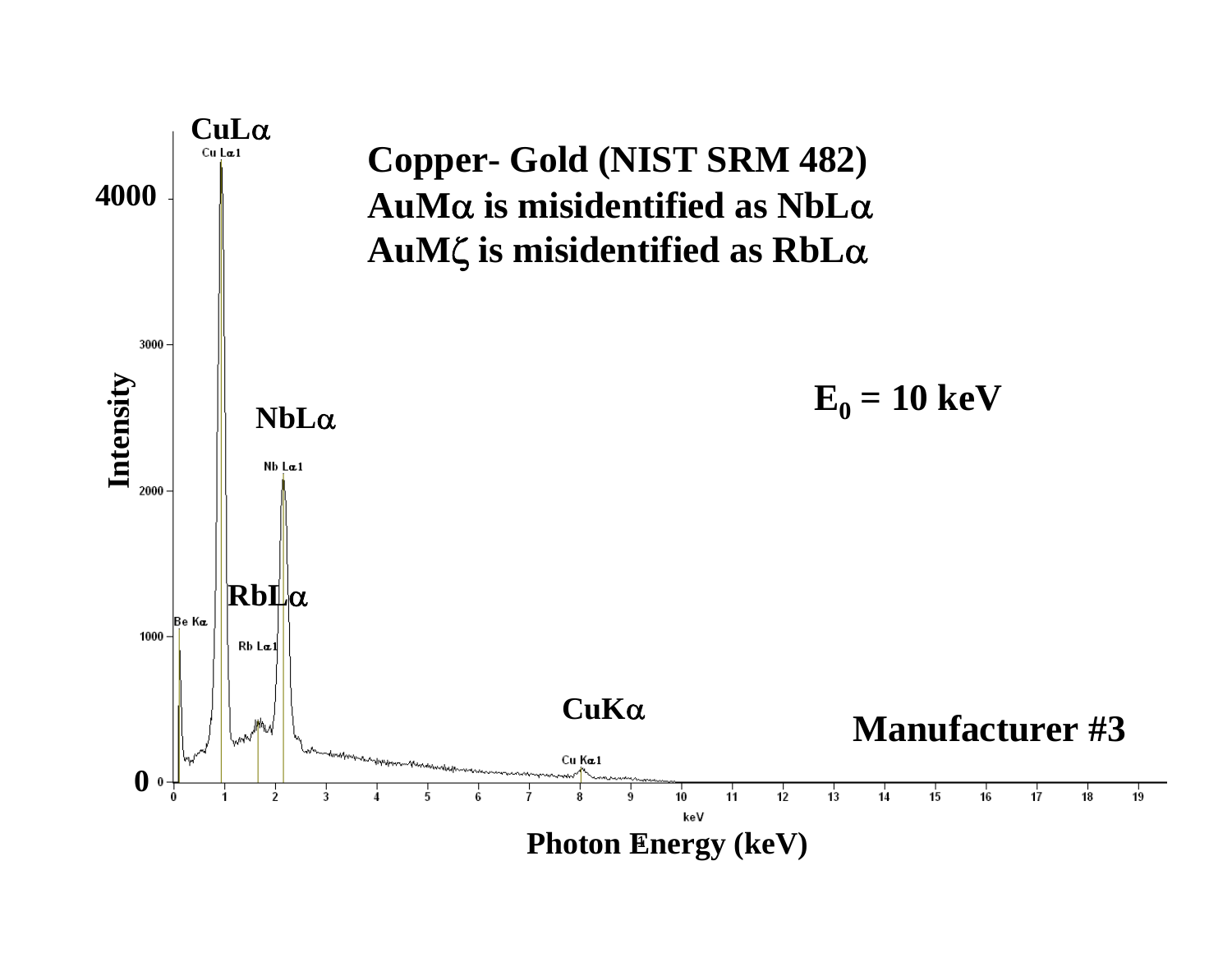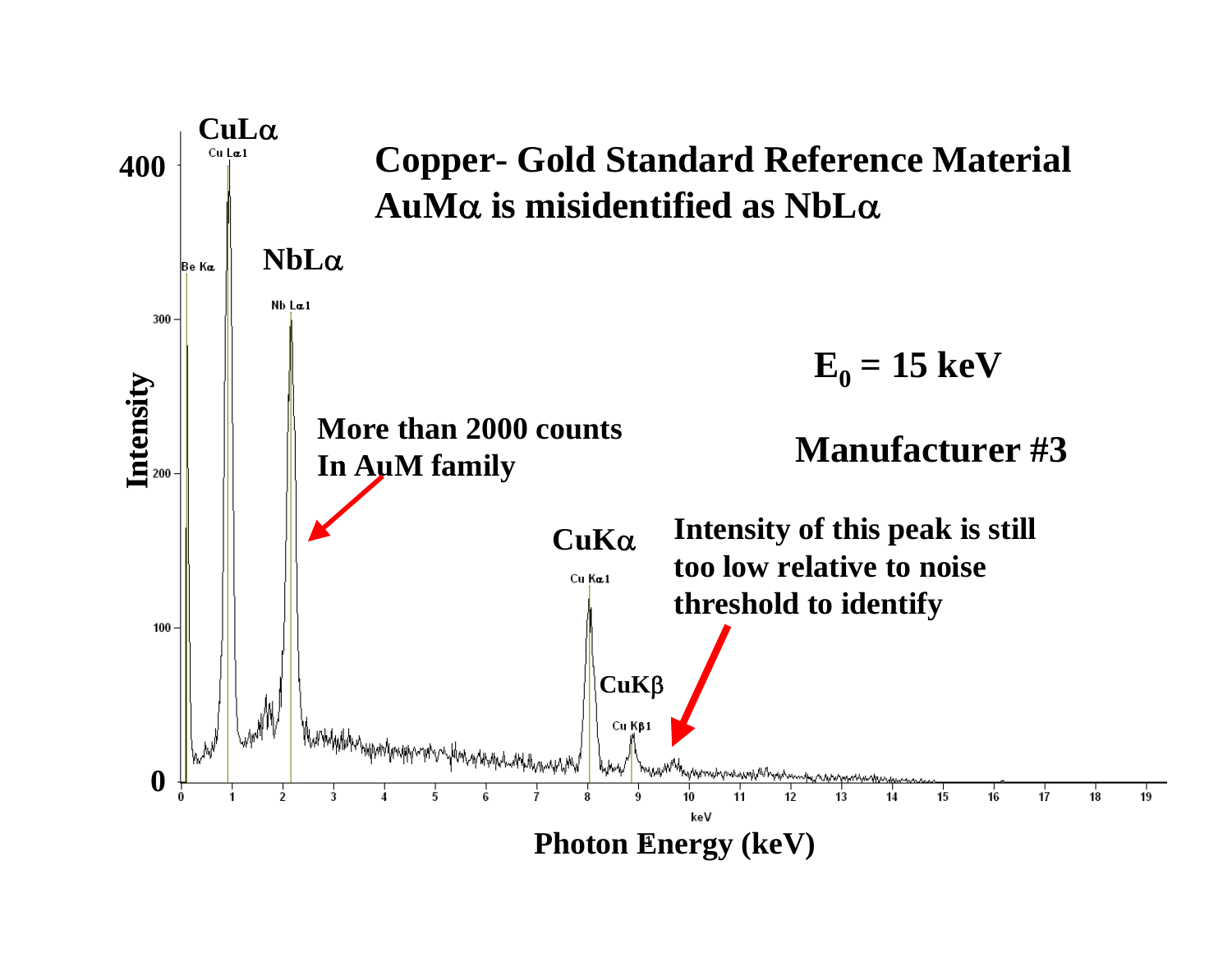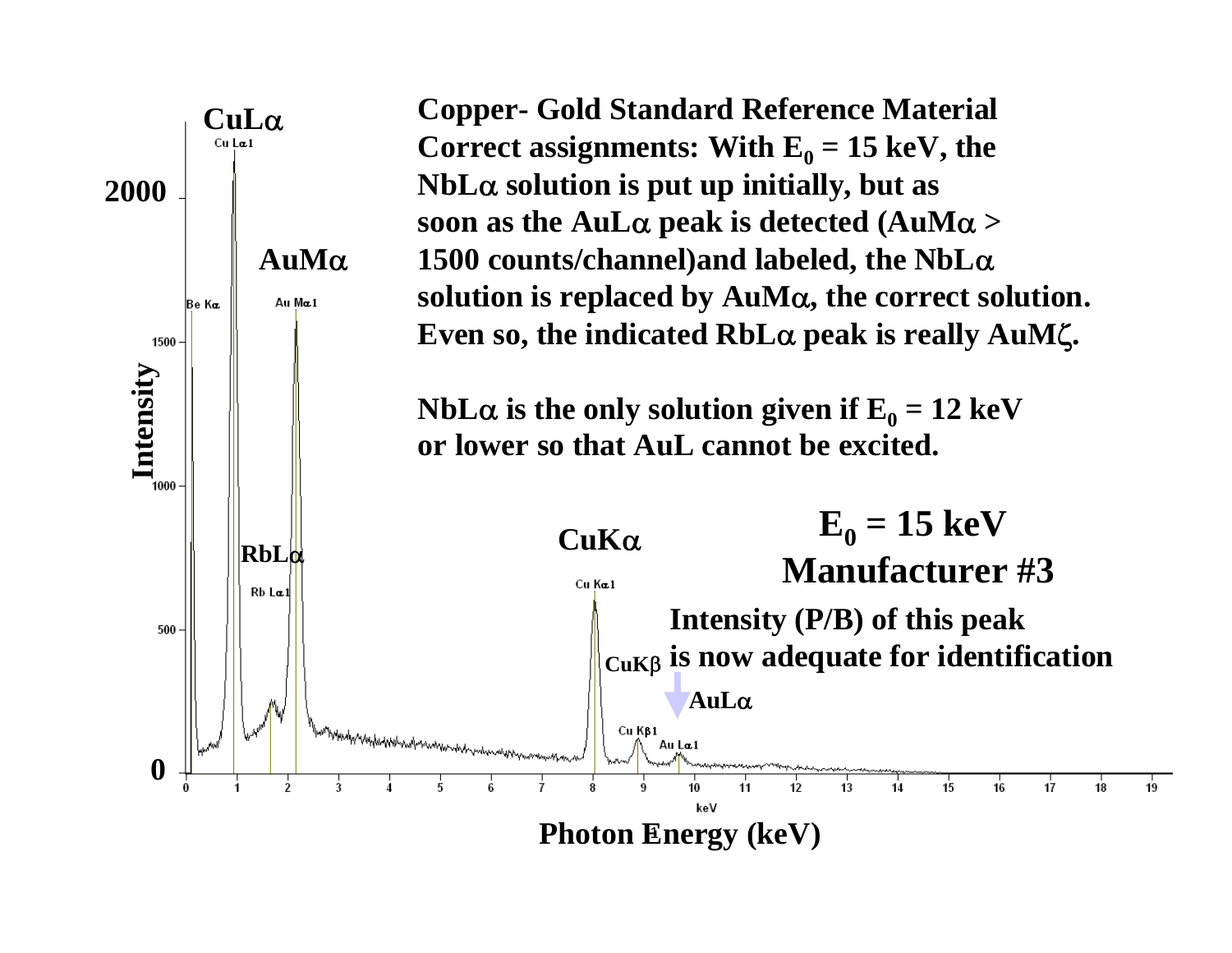#### **Possible Troublemakers**

**(Closely spaced K-L-M peaks; not necessarily a complete list!)**

• **0.390-0.395 keV N K (0.392); ScL**α **(0.395)**  $\cdot$  0.510-0.525 keV **0.510-0.525 keV O K (0.523); V L**α **(0.511)**  $\cdot$  0.670-0.710 keV **0.670-0.710 keV F K (0.677); FeL**α **(0.705)**  $\cdot$  0.845-0.855 keV **NeK**α **(0.848); NiL**α **(0.851)** •  $1.00 - 1.05 \text{ keV}$  **1.00-1.05 keV NaK**α **(1.041); ZnL**α **(1.012)**; **PmM**α **(1.032)** •  $1.20 - 1.30 \text{ keV}$  **1.20-1.30 keV MgK**α **(1.253); AsL**α **(1.282)**; **TbM**α **(1.246)** •  $1.45 - 1.55 \text{ keV}$  **1.45-1.55 keV AlK**α **(1.487); BrL**α **(1.480)**; **YbM**α **(1.521)** •  $1.70 - 1.80 \text{ keV}$ **5iK**α (1.740); TaMα (1.709); W Mα (1.774) •  $2.00 - 2.05 \text{ keV}$  **2.00-2.05 keV PK**α **(2.013); ZrL**α **(2.042)**; **PtM**α **(2.048)** •  $2.10 - 2.20 \text{ keV}$  **2.10-2.20 keV NbL**α **(2.166)**; **AuM**α **(2.120); HgM**α **(2.191)** •  $2.28 - 2.35 \text{ keV}$  **2.28-2.35 keV S K**α **(2.307); MoL**α **(2.293)**; **PbM**α (**2.342)** •  $2.40 - 2.45$  keV  $Tcla$  **(2.424);**  $\text{BiM}\alpha$  **(2.419)** •  $2.60 - 2.70 \text{ keV}$  **2.60-2.70 keV ClK**α **(2.621); RhL**α **(2.696)** •  $2.95 - 3.00 \text{ keV}$  **2.95-3.00 keV ArK**α **(2.956); AgL**α **(2.983)**; **ThM**α1 **(2.996)** • **3.10-3.20 keVCdL**α **(3.132)**; **U** M<sub>α<sub>1</sub></sub> **(3.170)** •  $3.25 - 3.35 \text{ keV}$  **3.25-3.35 keV K K**α **(3.312); InL**α **(3.285)**; **U M**β **(3.336)** •  $4.45 - 4.55$  keV **4.45-4.55 keV TiK**α **(4.510); BaL**α **(4.467)** • **4.90-5.00 keVTiK**β **(4.931); V K**α **(4.949)**

## **Directly observed**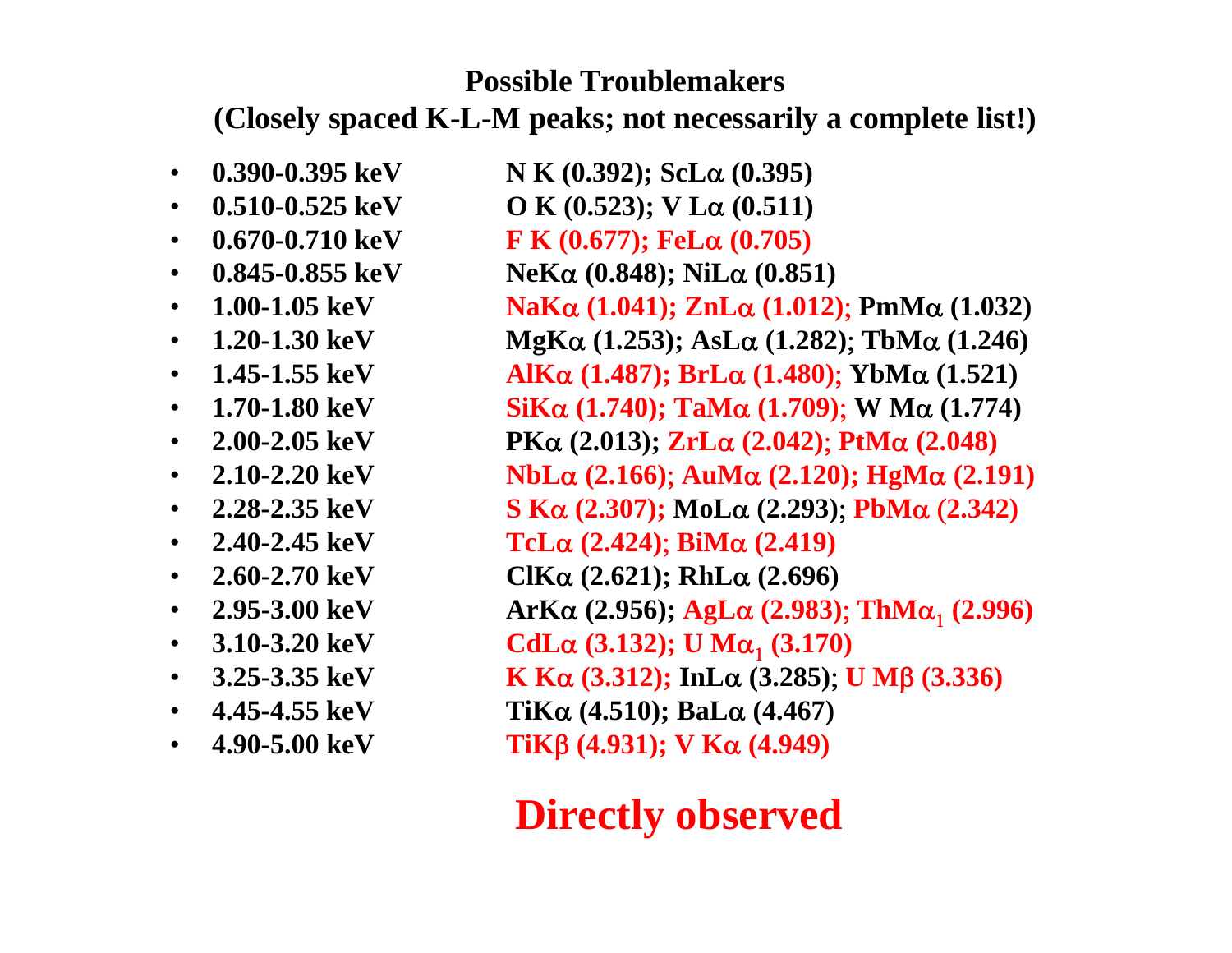Peak ID for Minor  $(0.01 < C < 0.1$  mass fraction) and Trace  $(C < 0.01$  mass fraction) Constituents

- Things only get worse because of lower peak-tobackground
- Round up the usual suspects (Table)
- Additional problems are found that lead to false positives
	- Not recognizing minor family members, Ll,  $M_2N_4$
	- Ignoring M-family solution (despite having data!)
	- Escape and sum peaks misinterpreted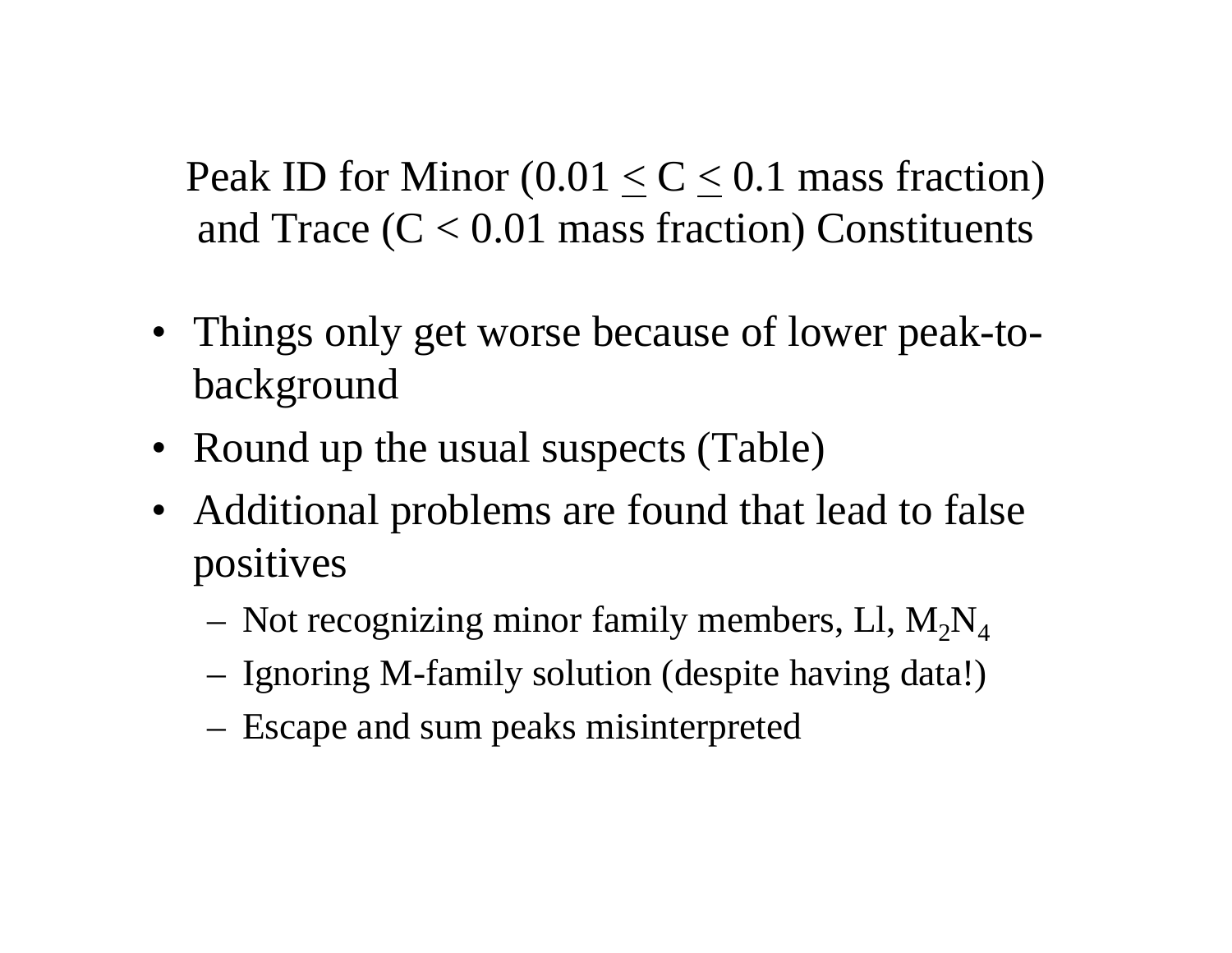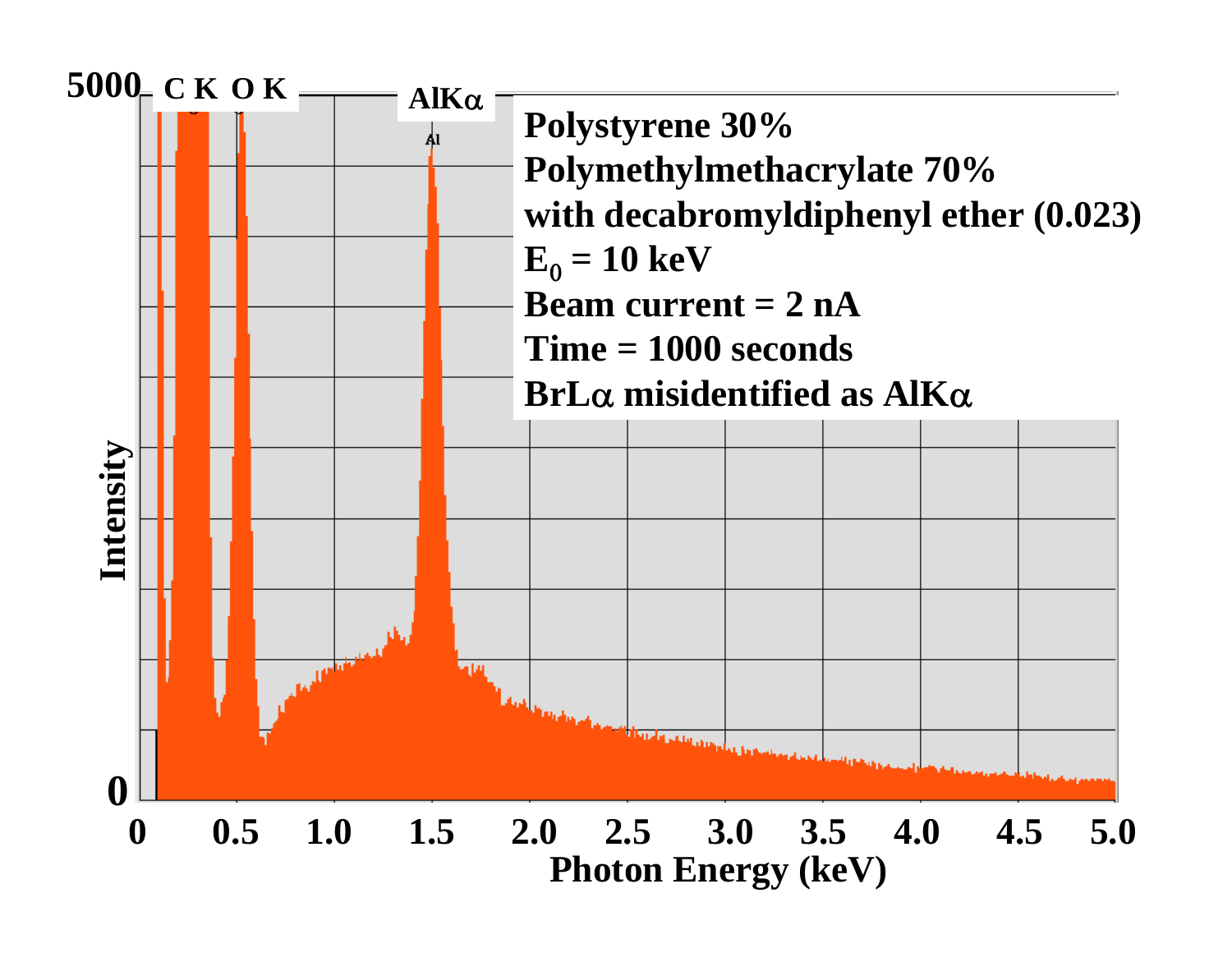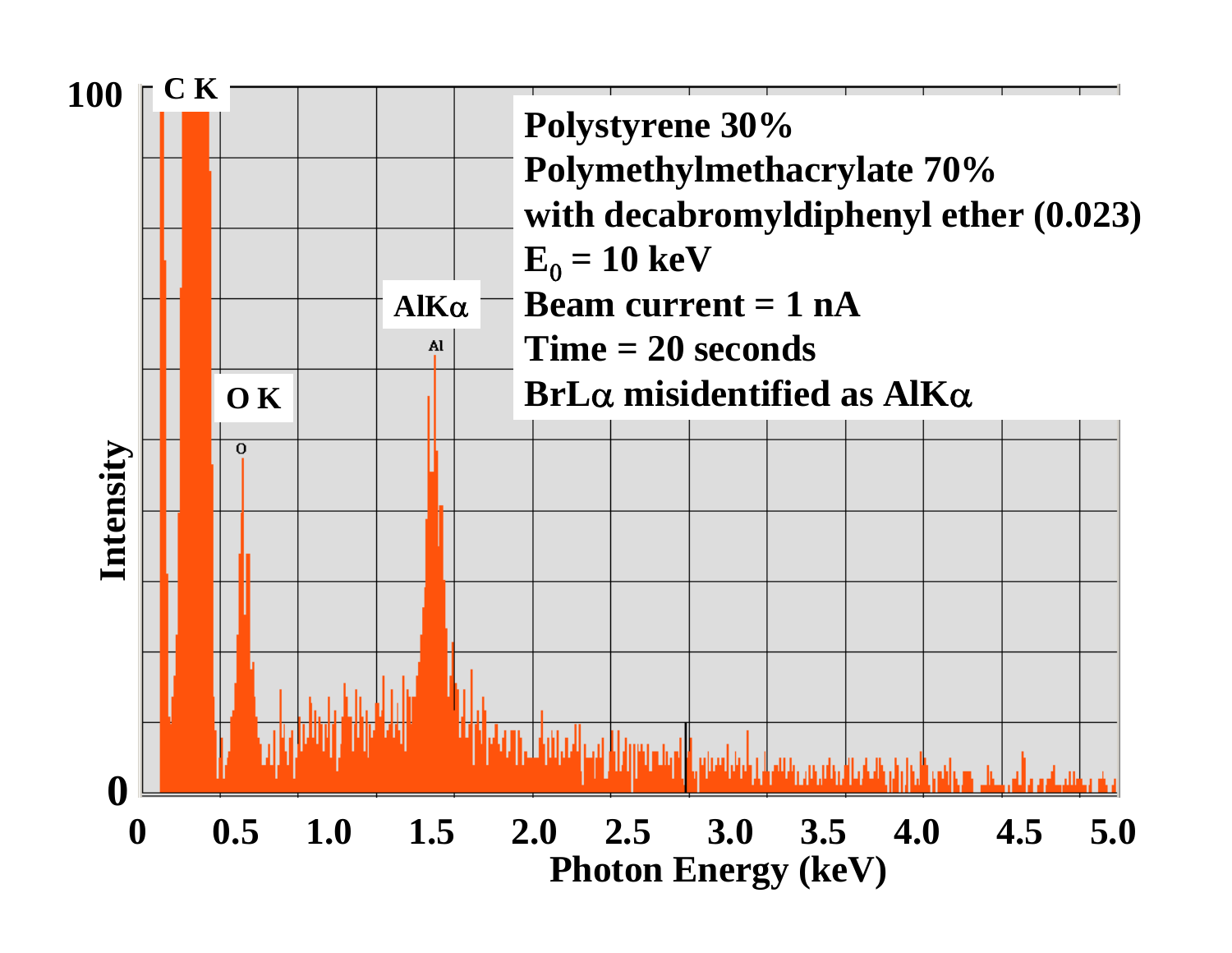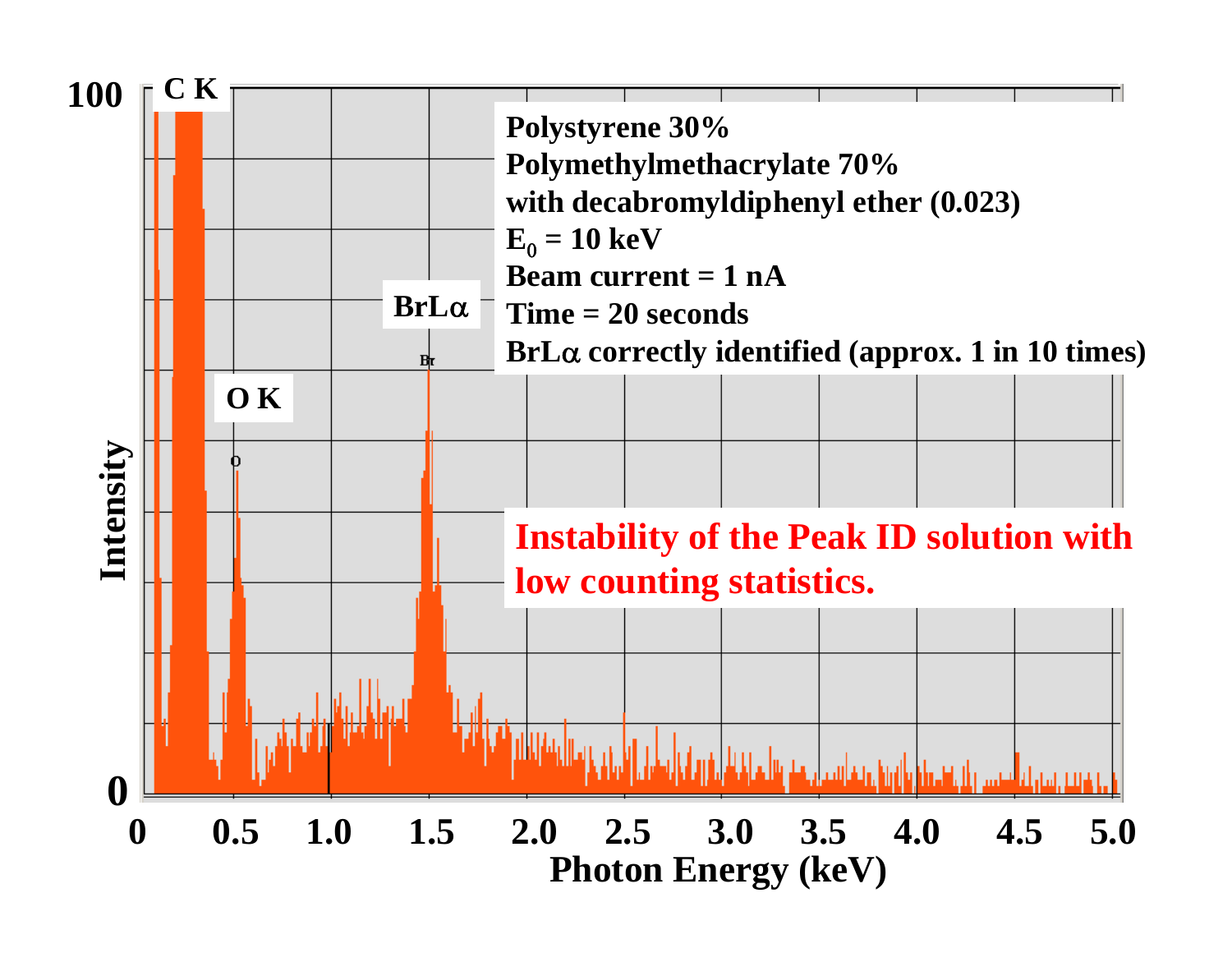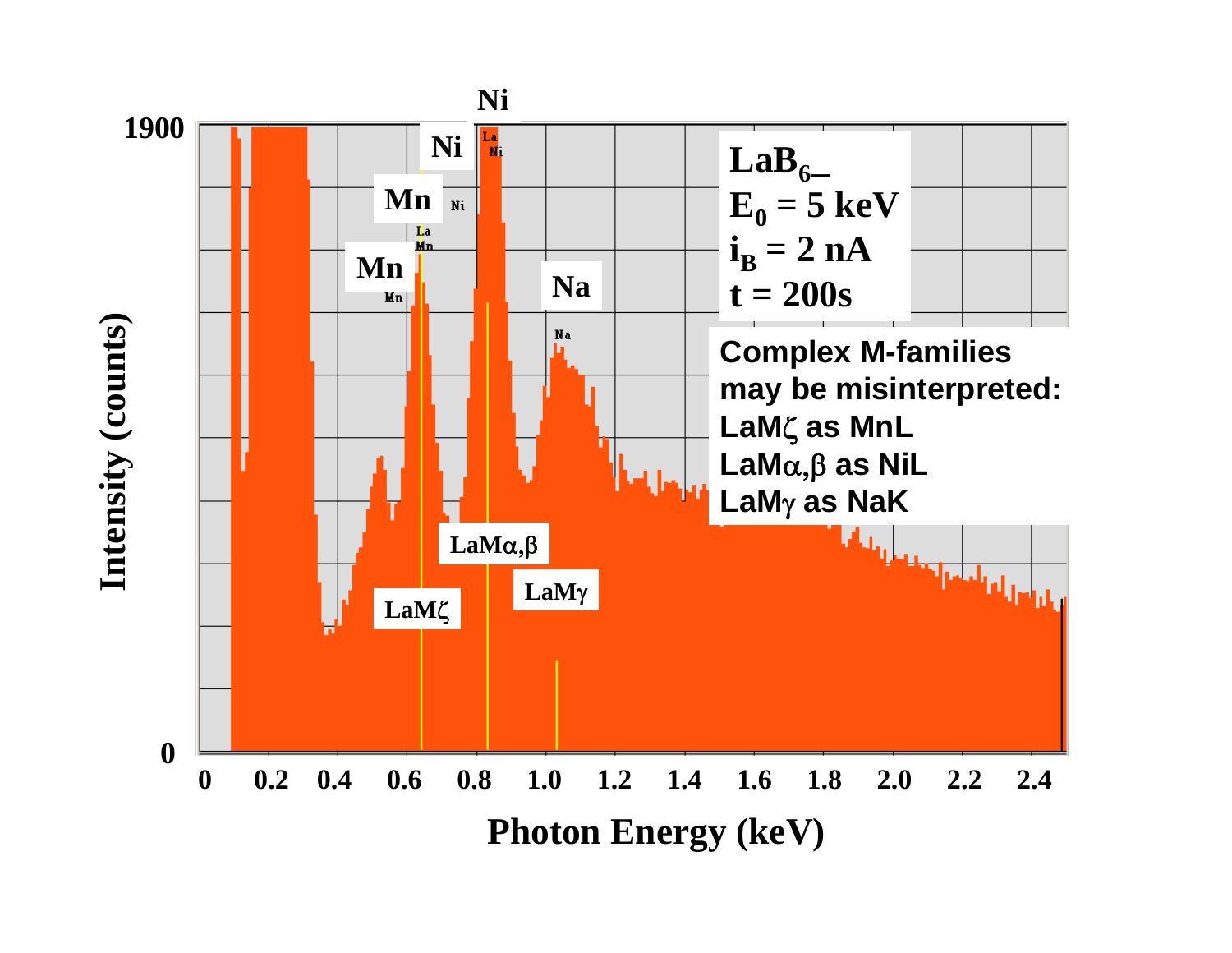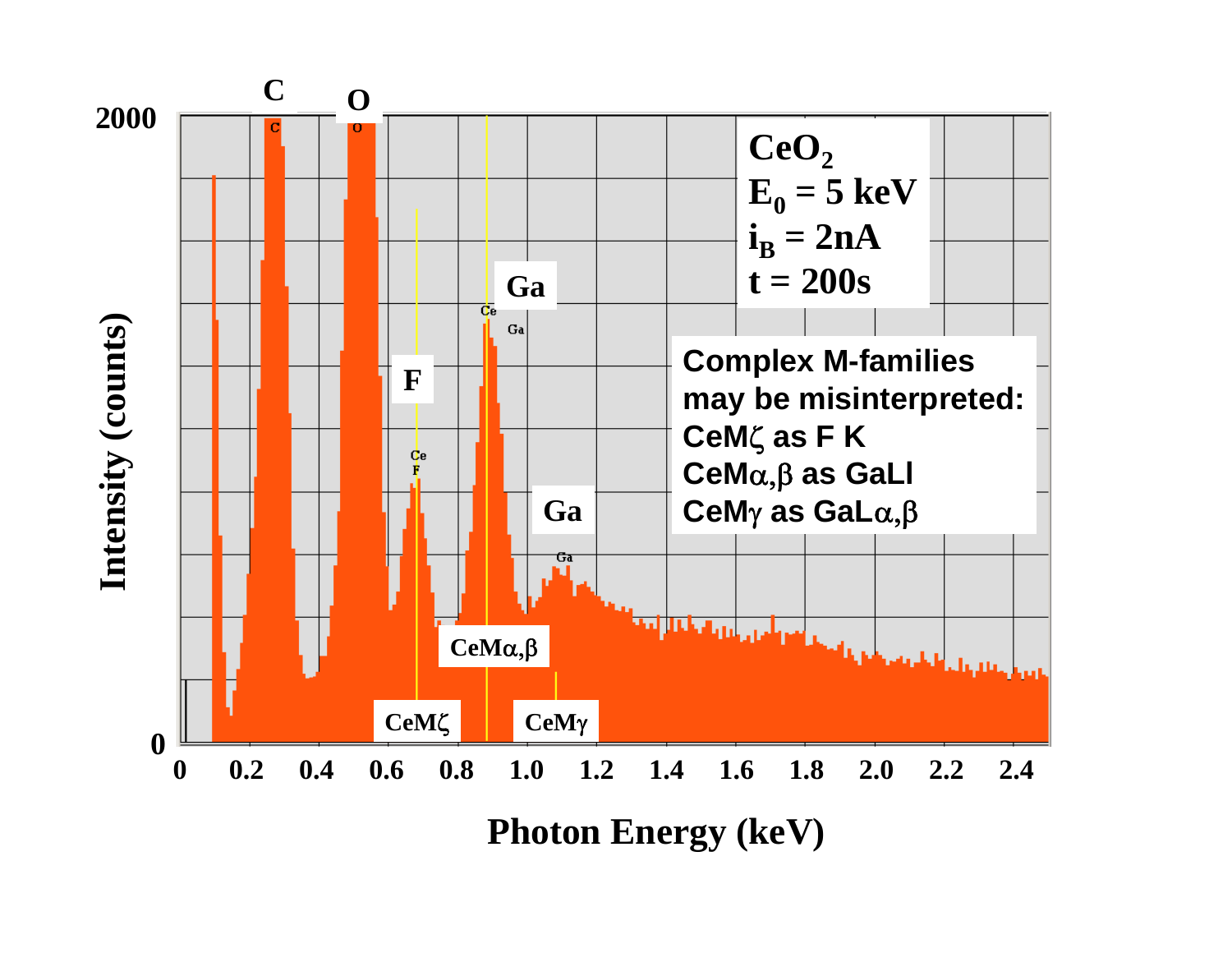#### **Incorrect identification of sum peak by automatic qualitative analysis**

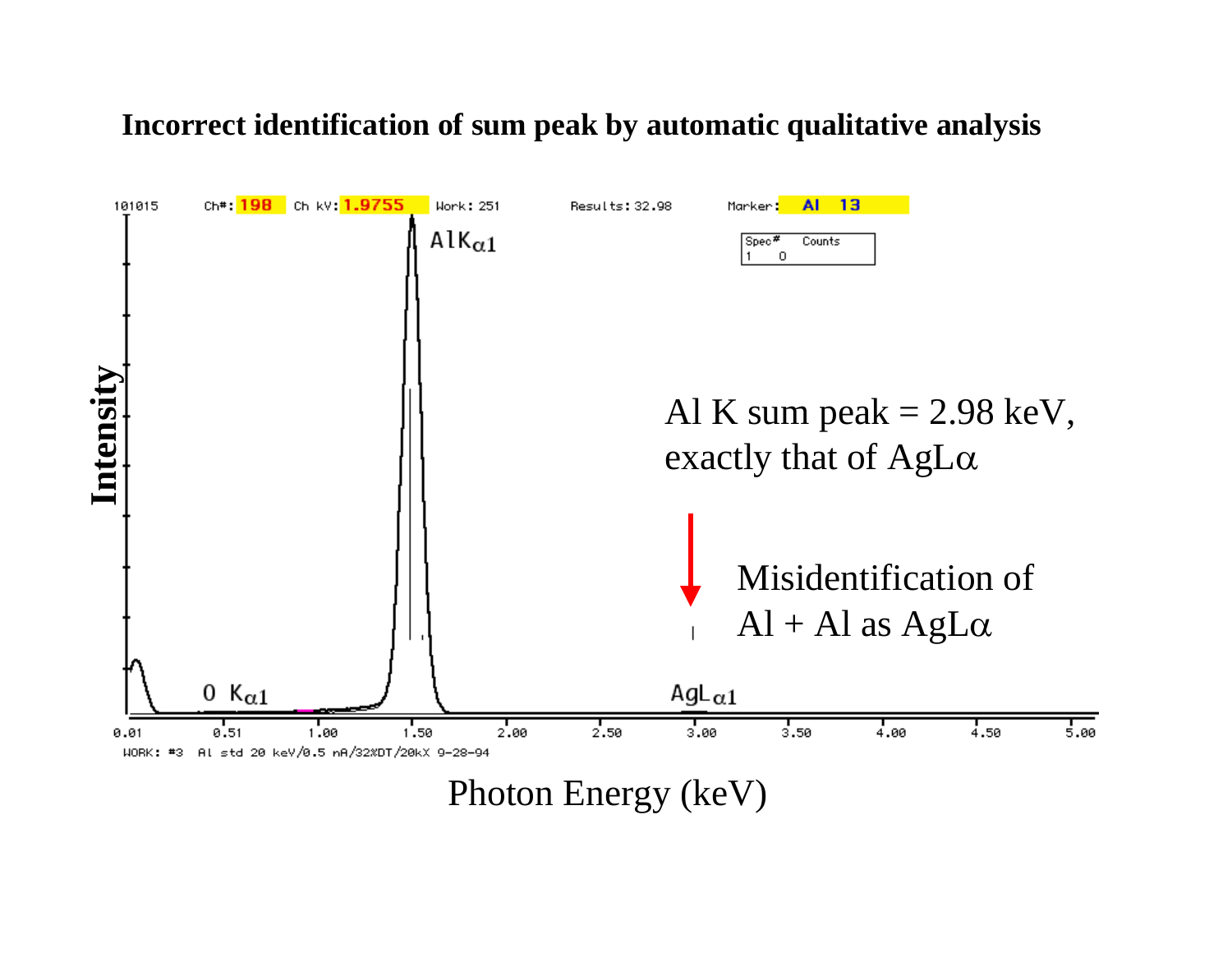#### **Incorrect identification of sum peak by automatic qualitative analysis**

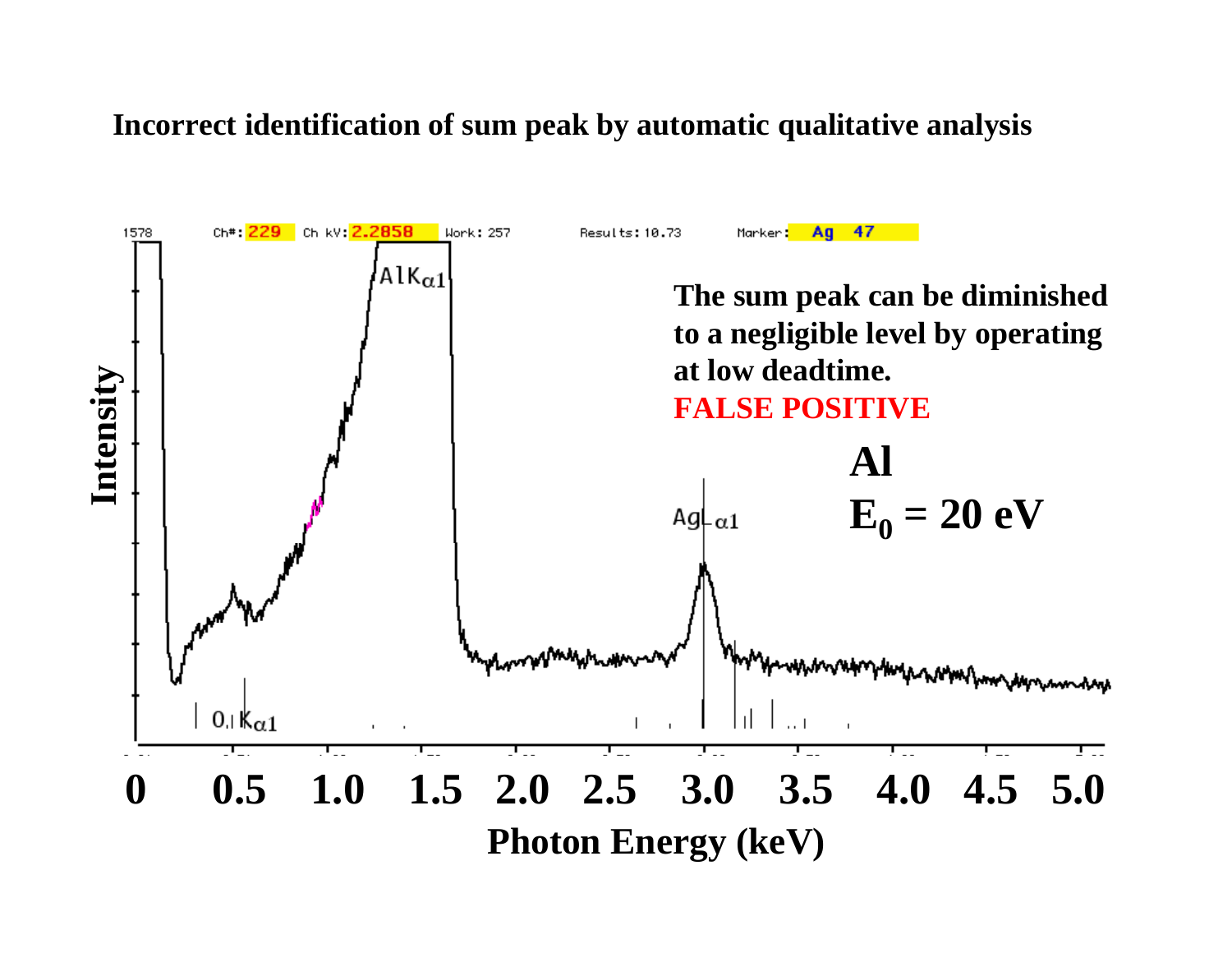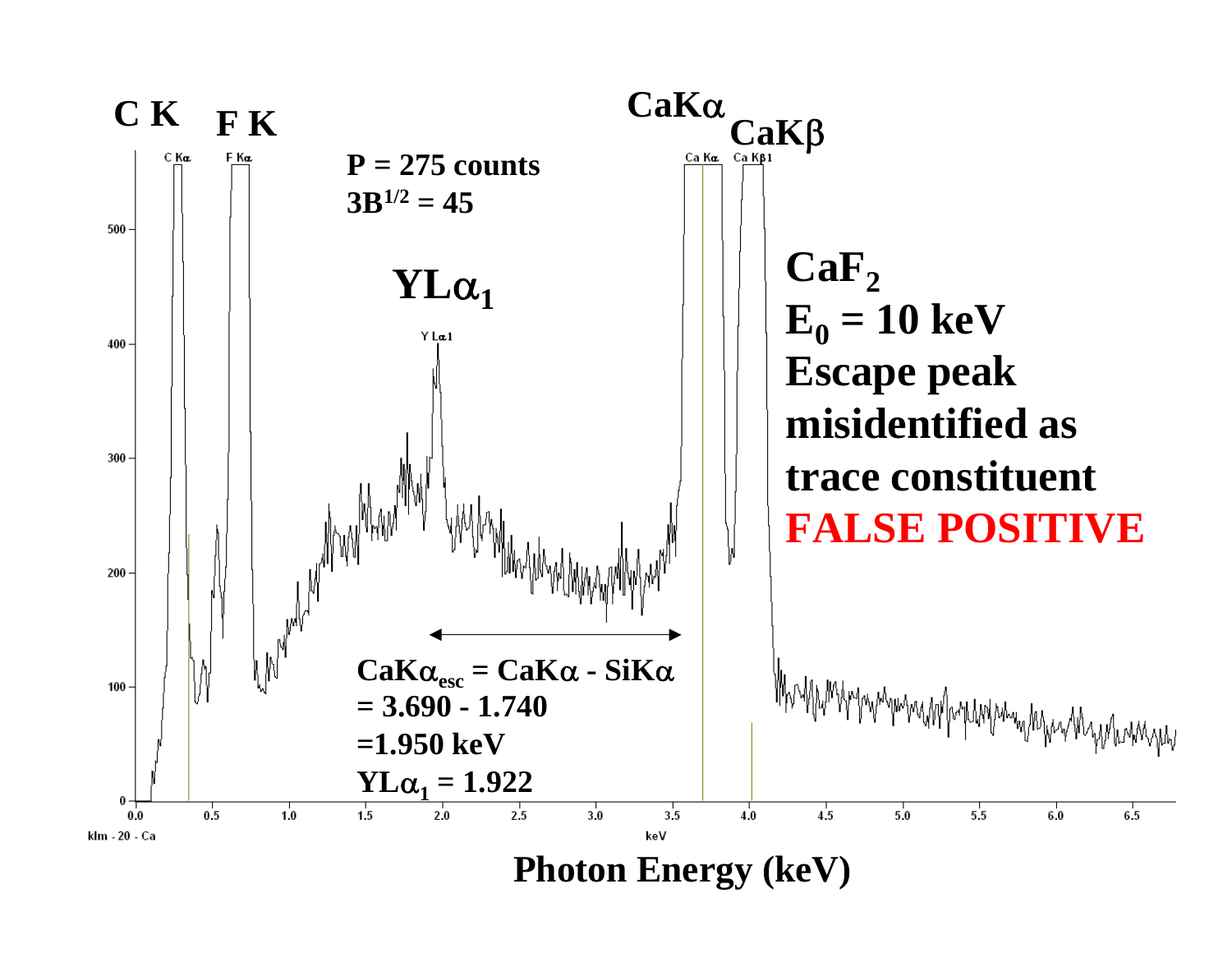

Sensitivity to False Peaks: Unstable Solution Changes with Time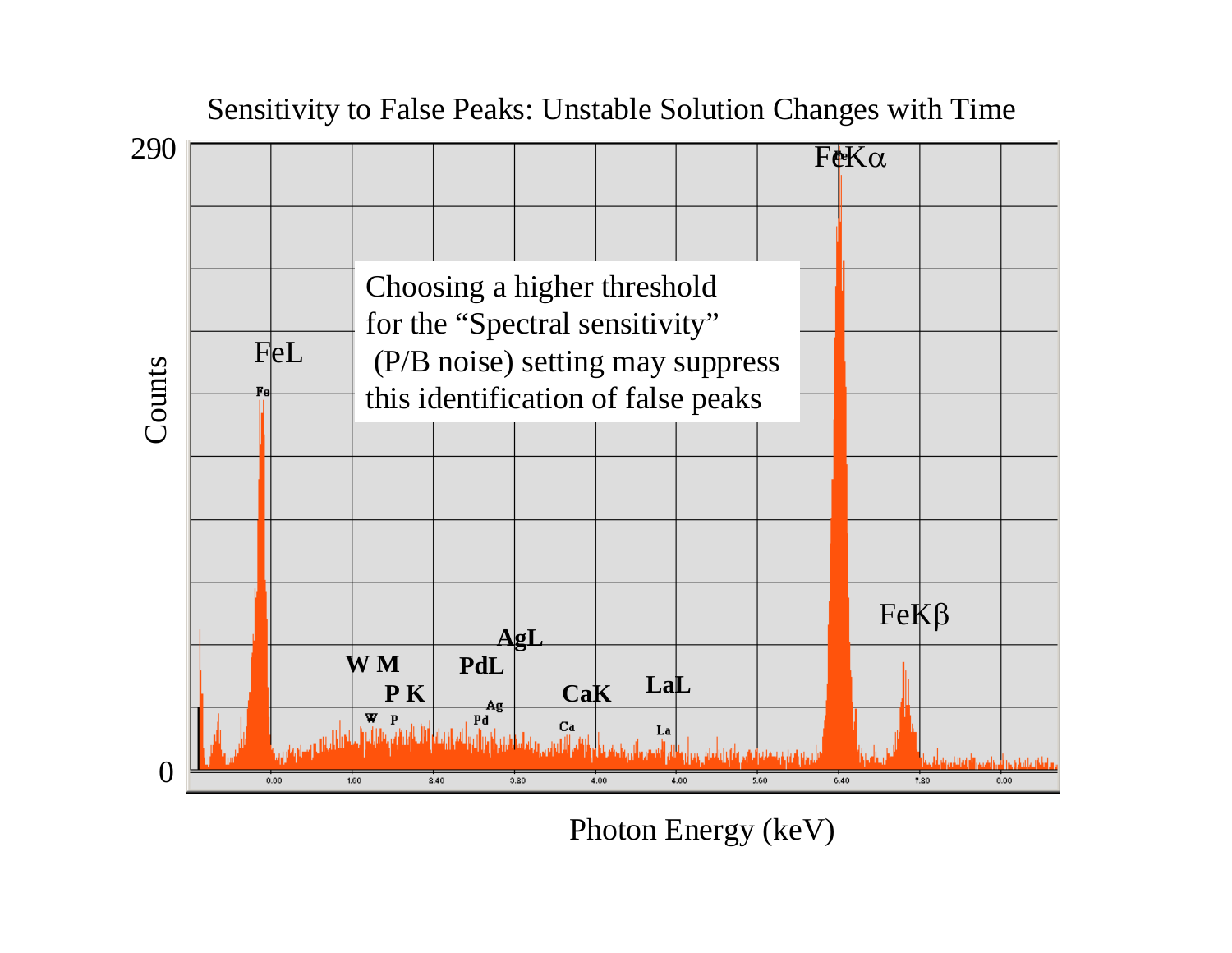

Sensitivity to False Peaks: Unstable Solution Changes with Time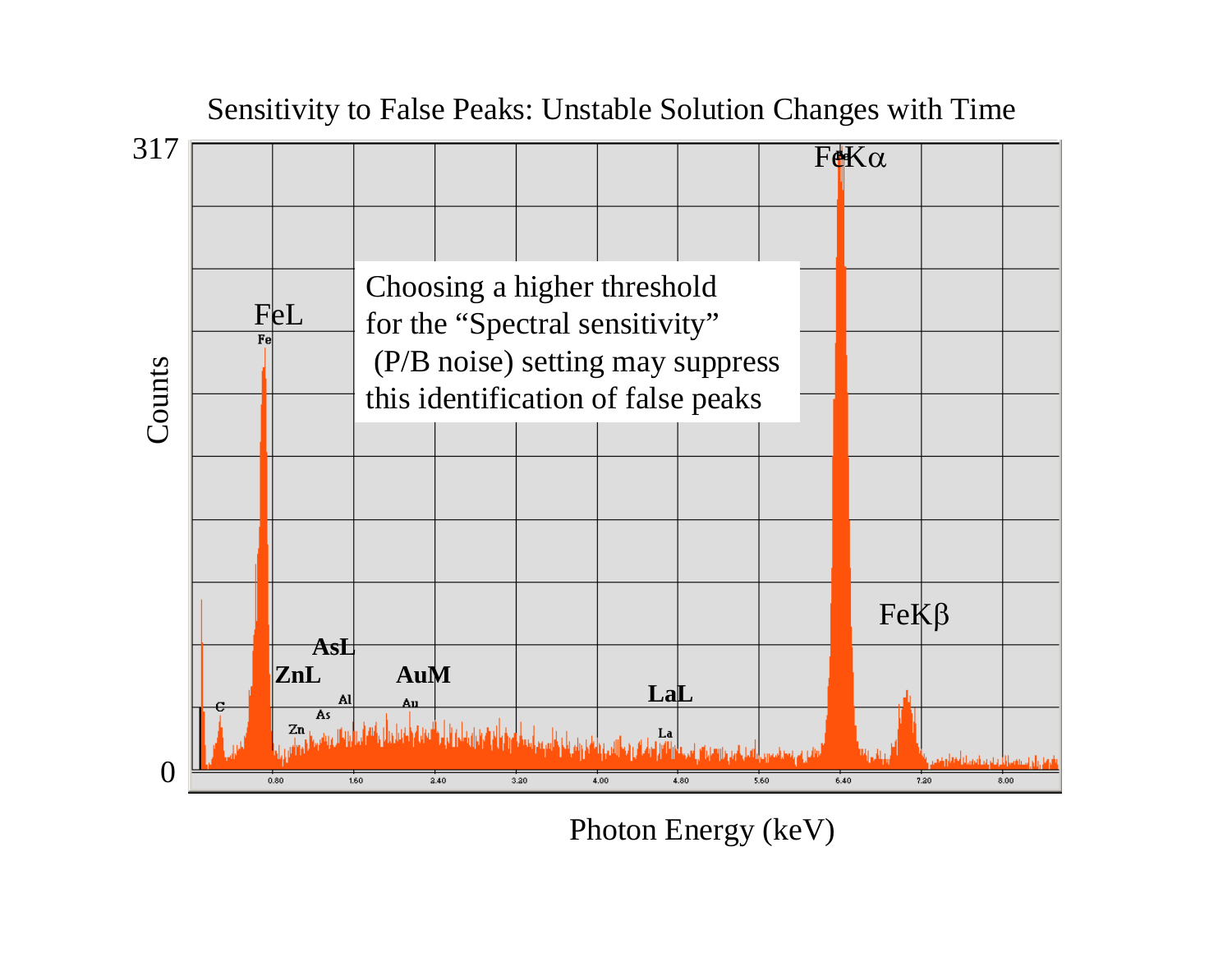## Peak ID for Low Voltage Microanalysis (E 0**<** 5 keV)

- • E  $\mathsf{E}_0$  = 5 keV is the lowest energy for which the entire Periodic Table<br>(except H, He, Li) is accessible by EDS, although some elements are just barely detectable, e.g., Cs, Ba
- Operating with LVSEM conditions (E 0**<sup>&</sup>lt;** 5 keV) eliminates K- and L- shell information critical for robust peak ID obtained from peaks with photon energies > 5 keV.
- Unfamiliar L- and M- shells must be used instead.
- The fluorescence yield of these low photon energy L- and M- shell peaks is often very low, resulting in low P/B, even from pure elements
- The intensity relationships among family members may behave in unexpected ways.
- As E Table become inaccessible by EDS, even for pure elements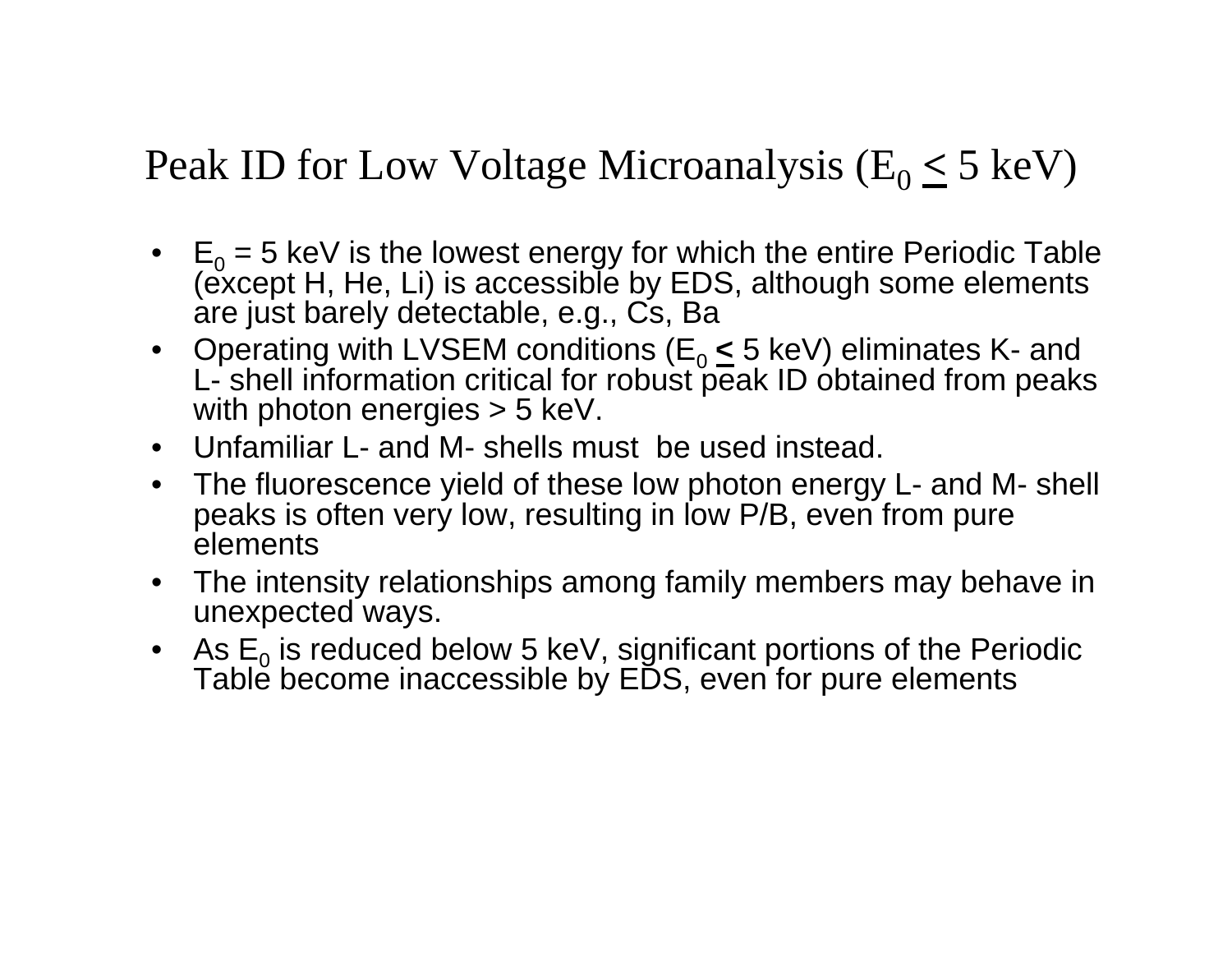

elcome to NIST DTSA-II version 1705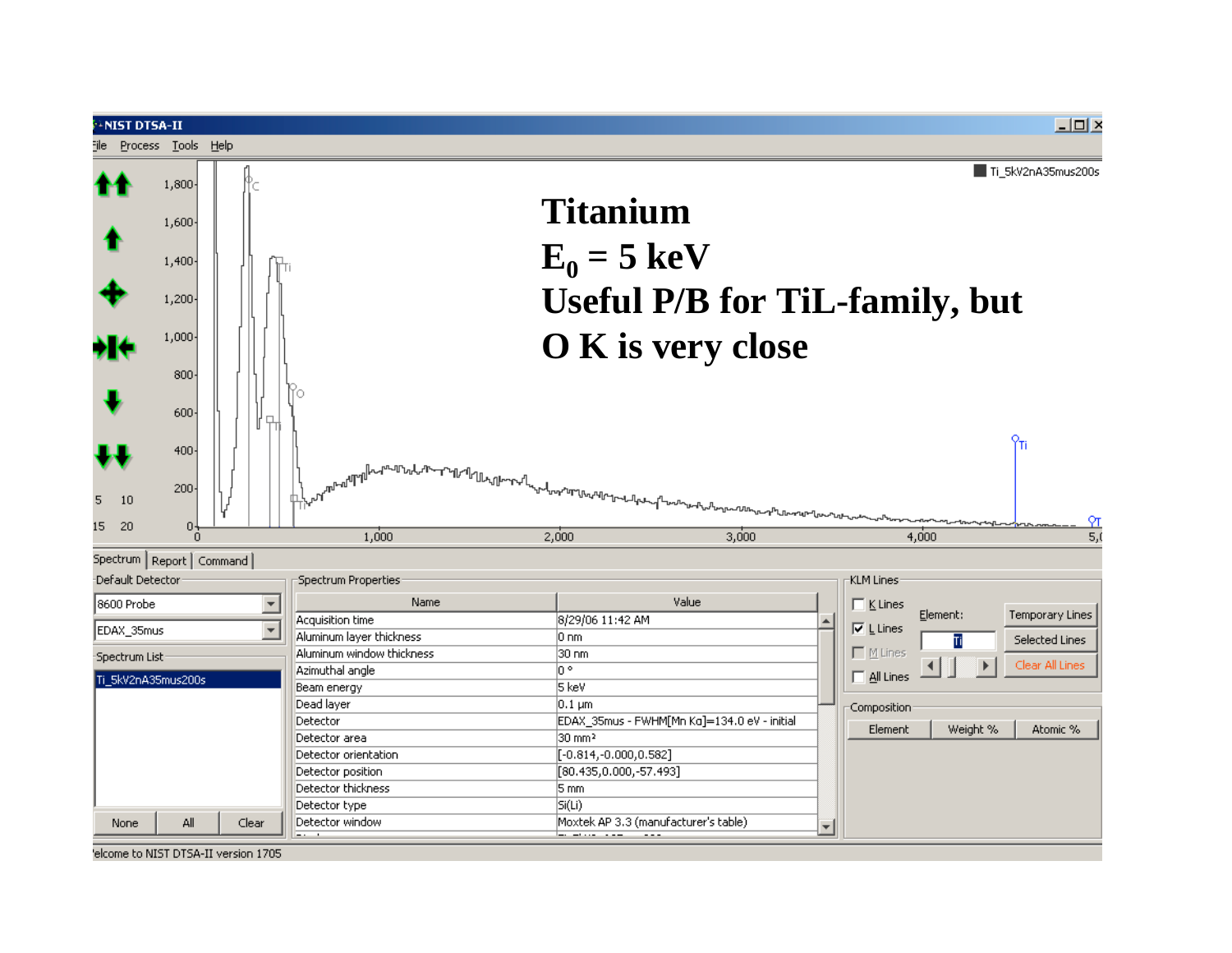

Welcome to NIST DTSA-II version 1705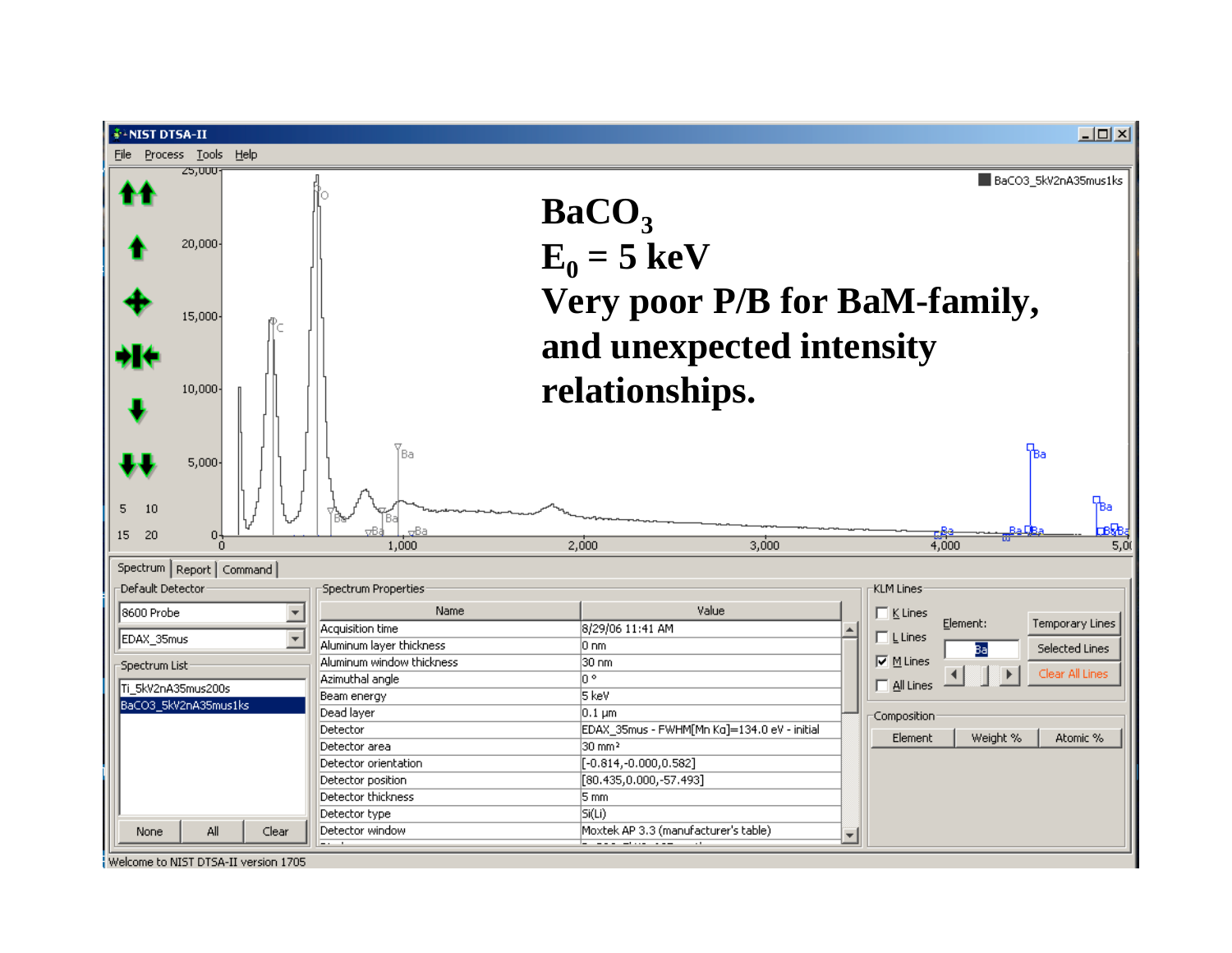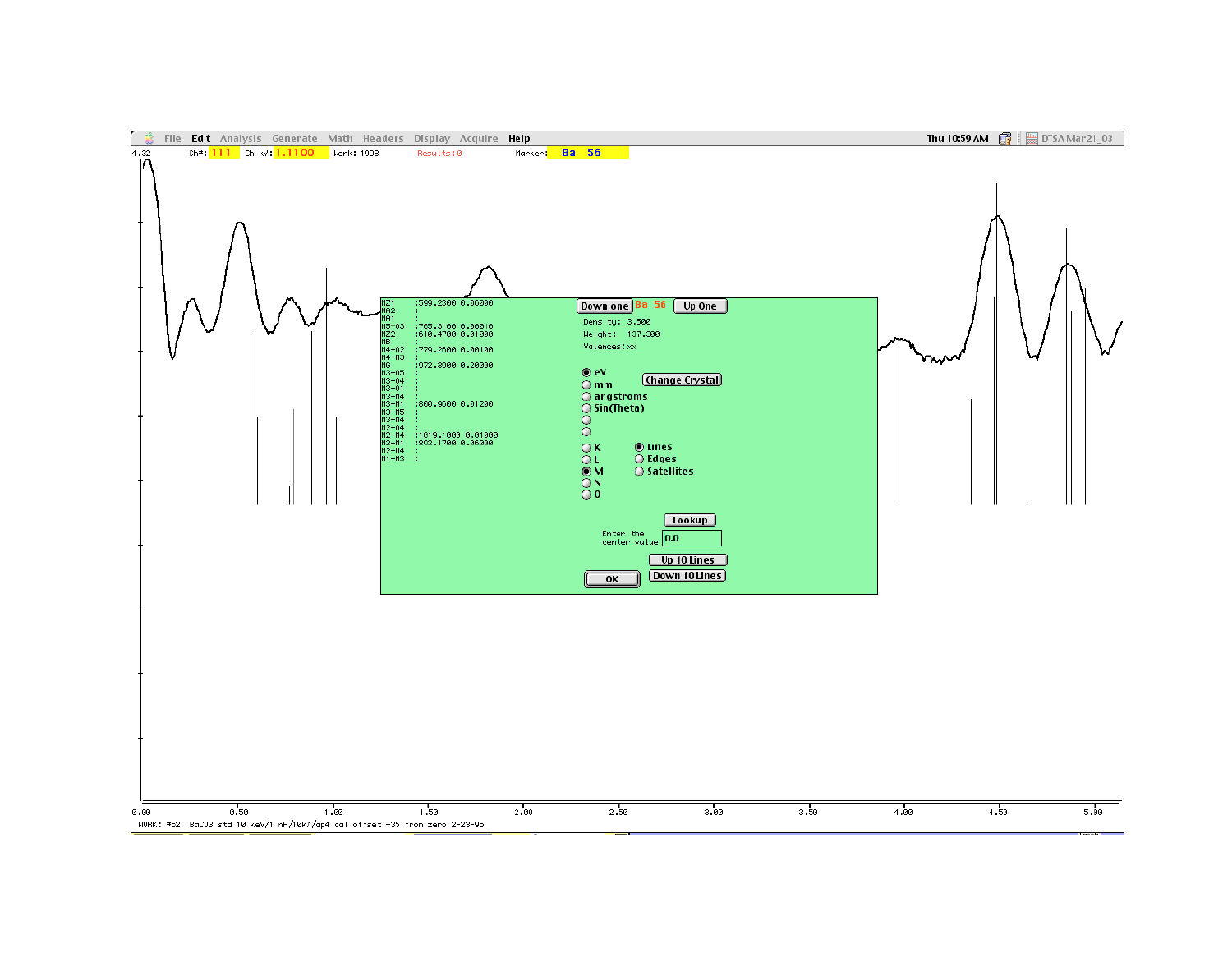# Why does automatic Peak ID fail?

• Apparent reliance on the "single channel" solution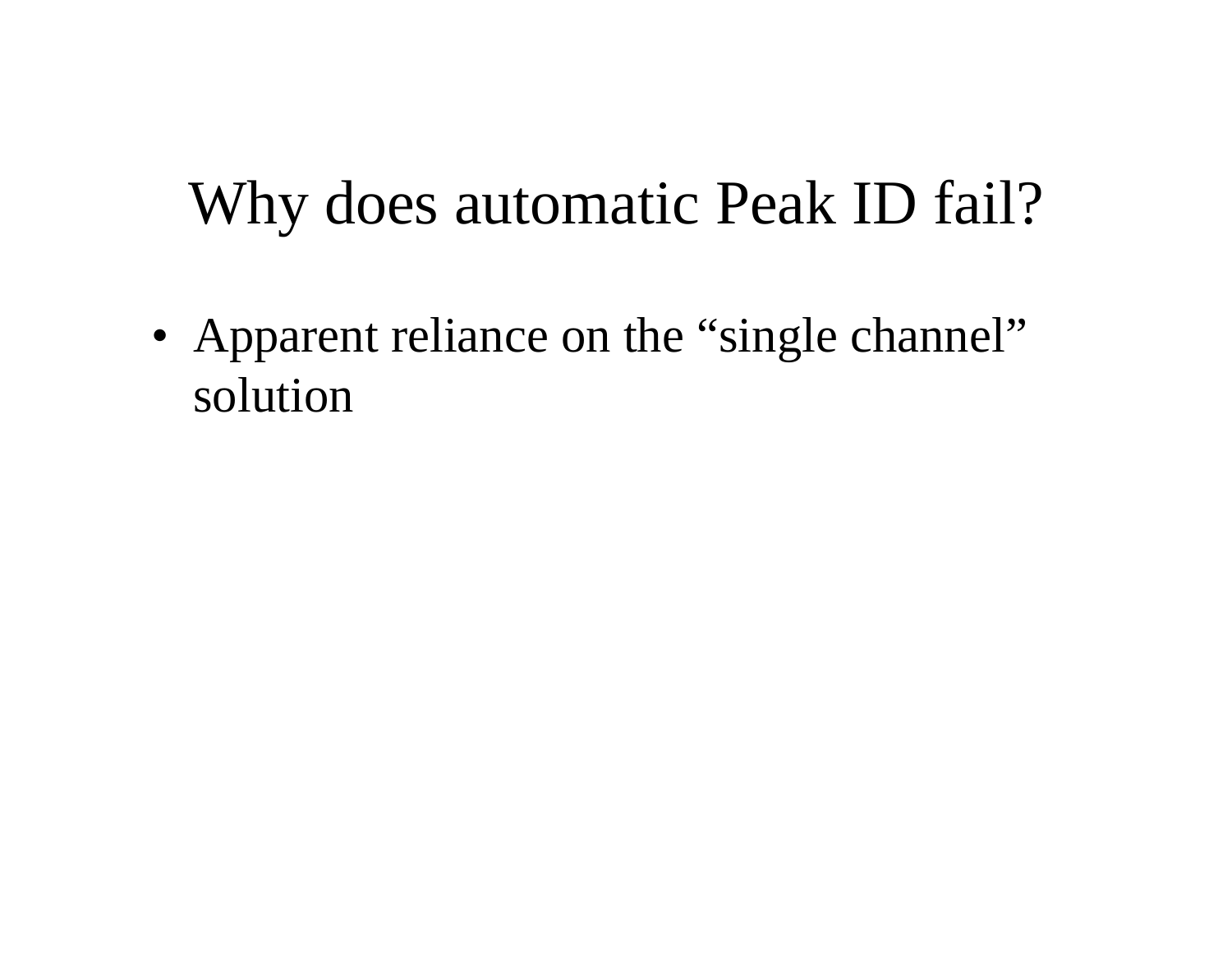### **What is going on here? Basic Peak ID finds the peak channel only and then proceeds to a look-up table!**

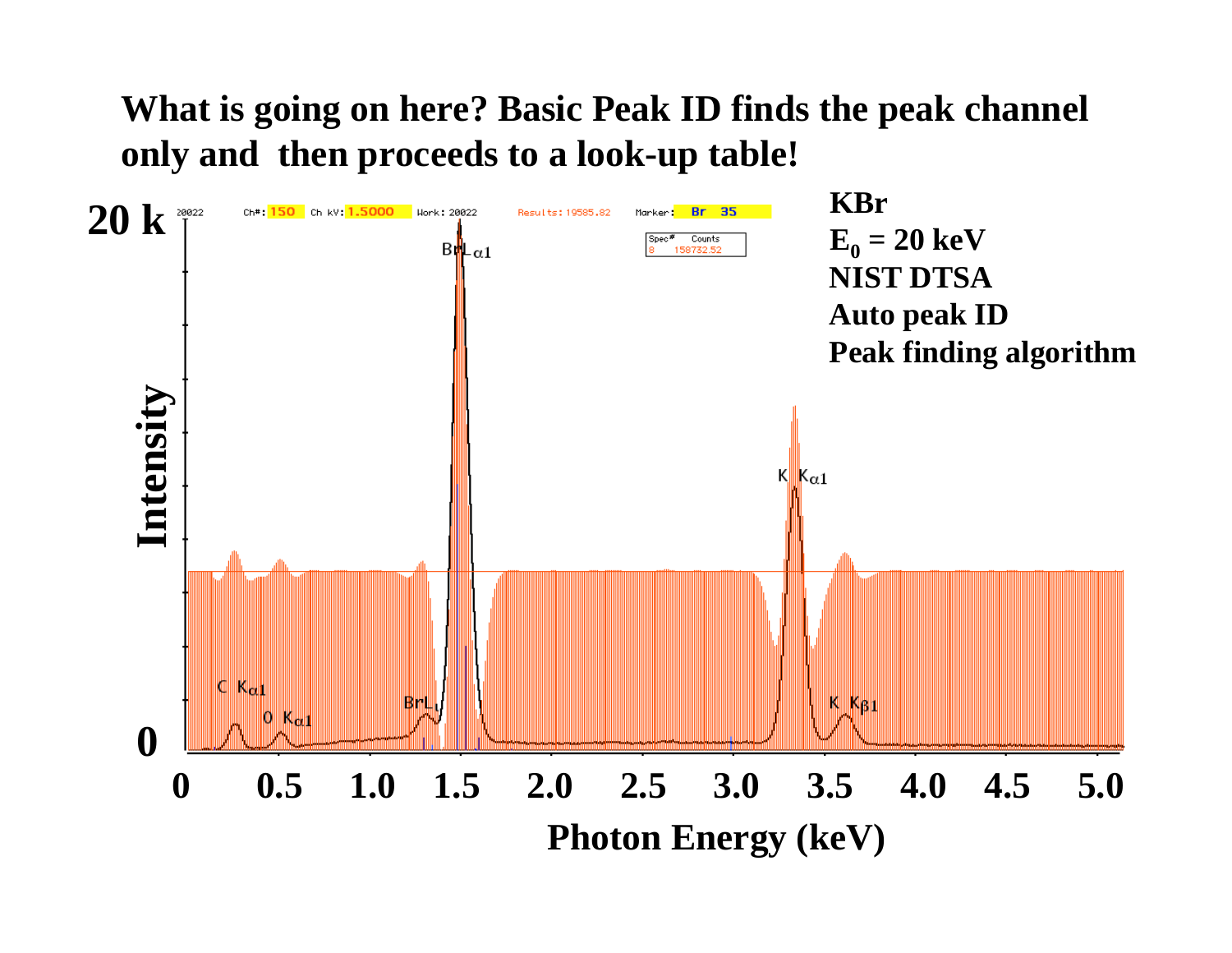**Basic single channel Peak ID is vulnerable to convolution of family members**

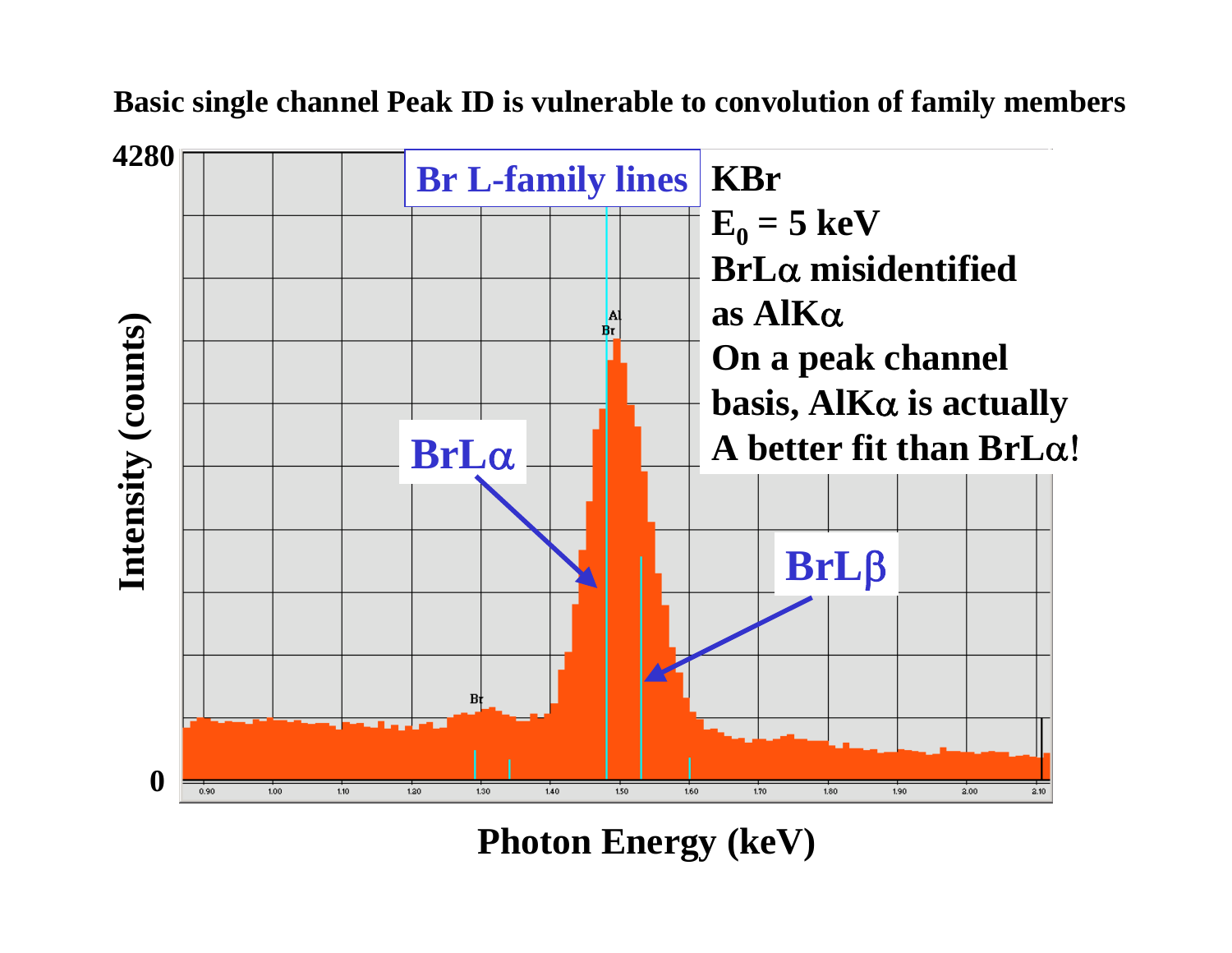

**Photon Energy (keV)**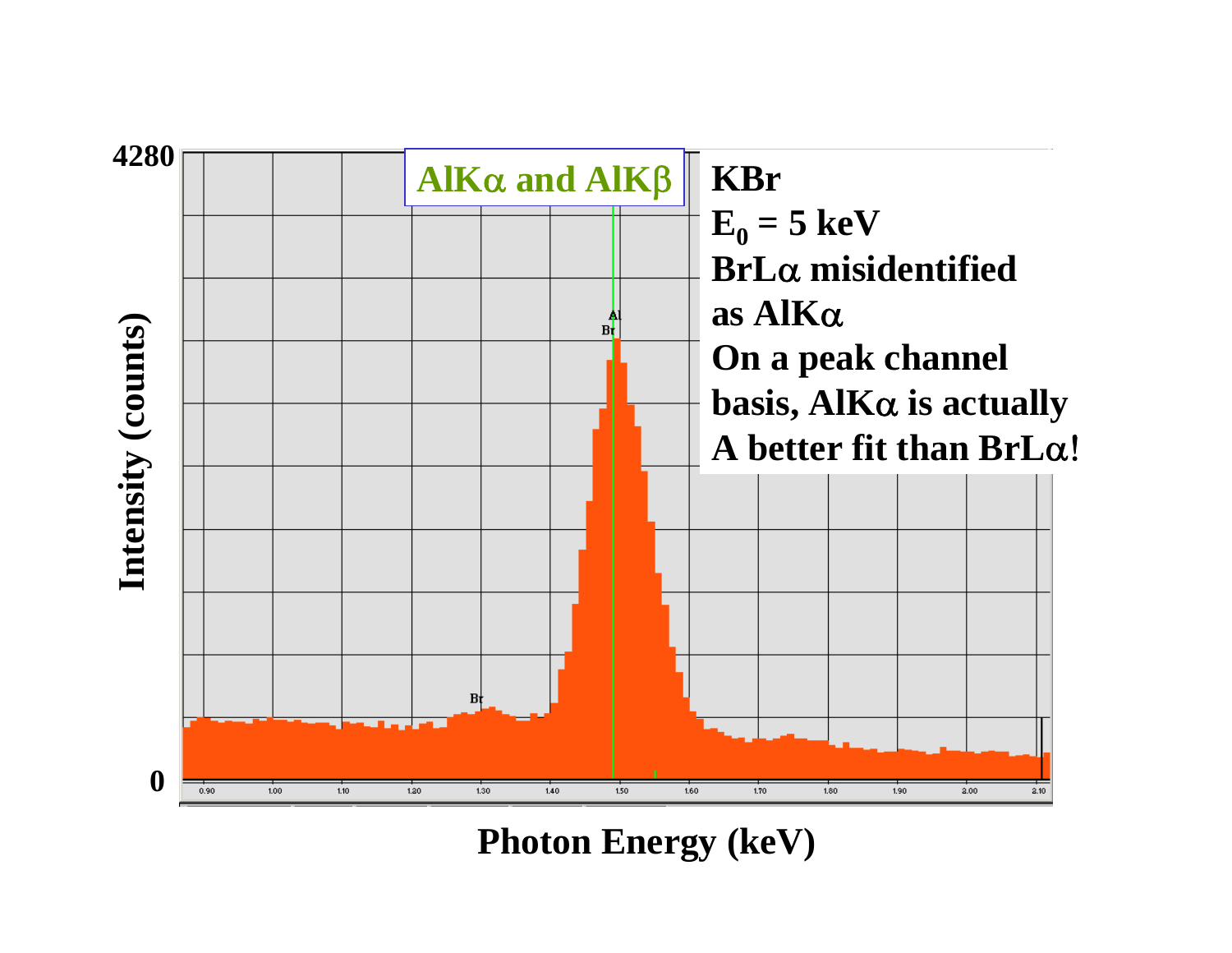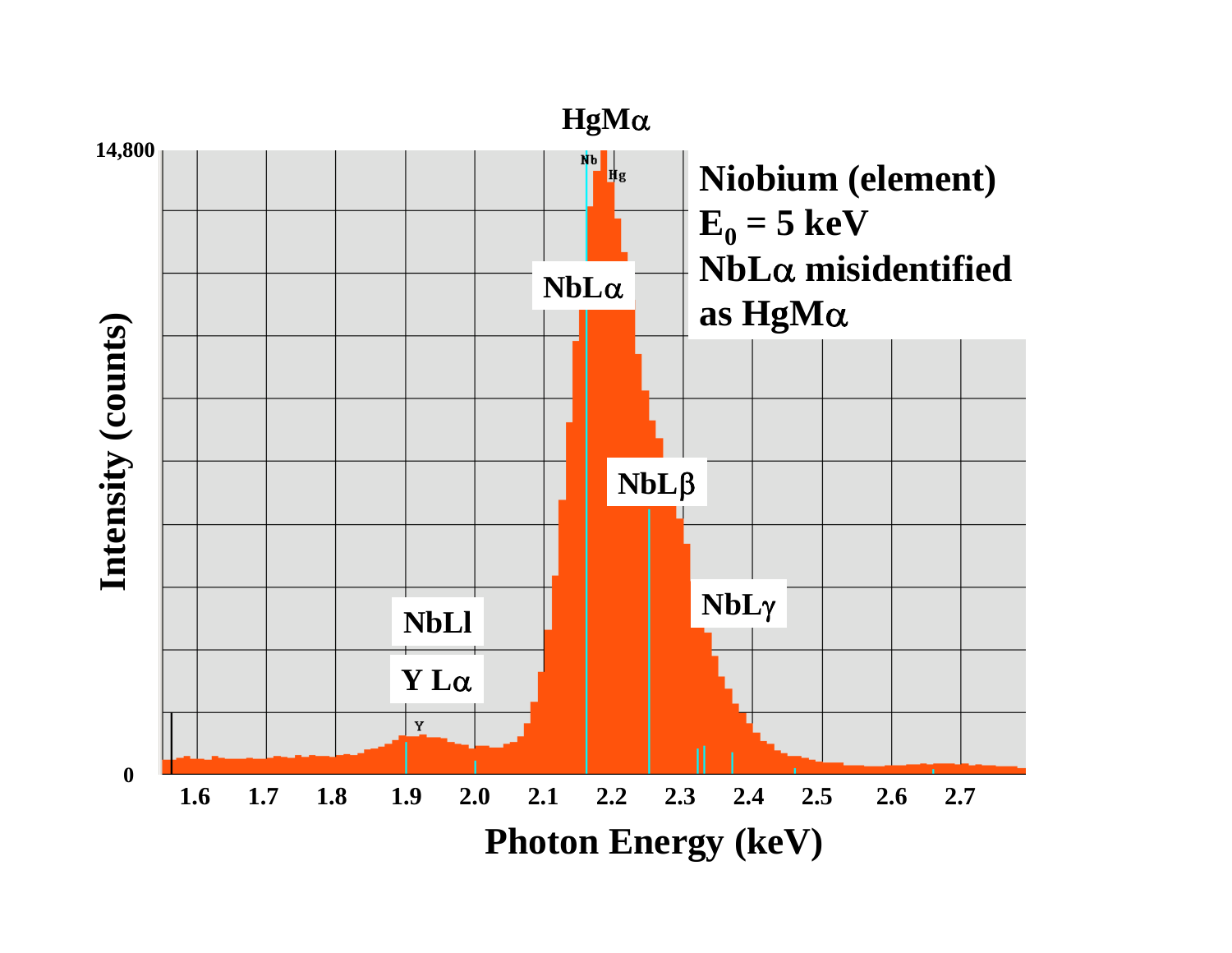# **A more robust approach: multiple linear least squares (MLLS) fitting**

- Locate candidate peak
- Determine possible elemental families, e.g., AlK, BrL, YbM for  $E = -1.5 \text{ keV}$
- Fit the peak reference over the full range of channels necessary to span family
- Test and compare residuals after fitting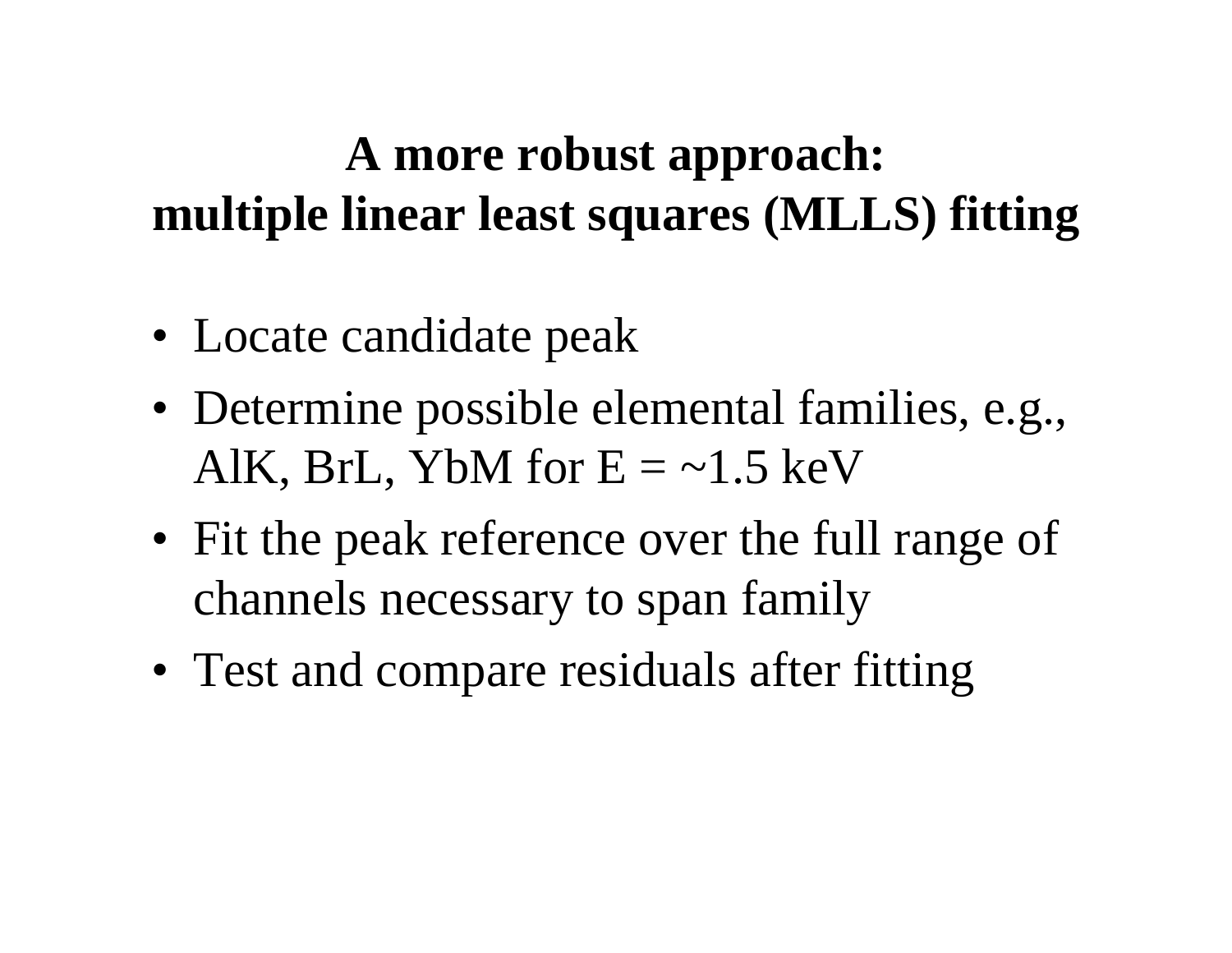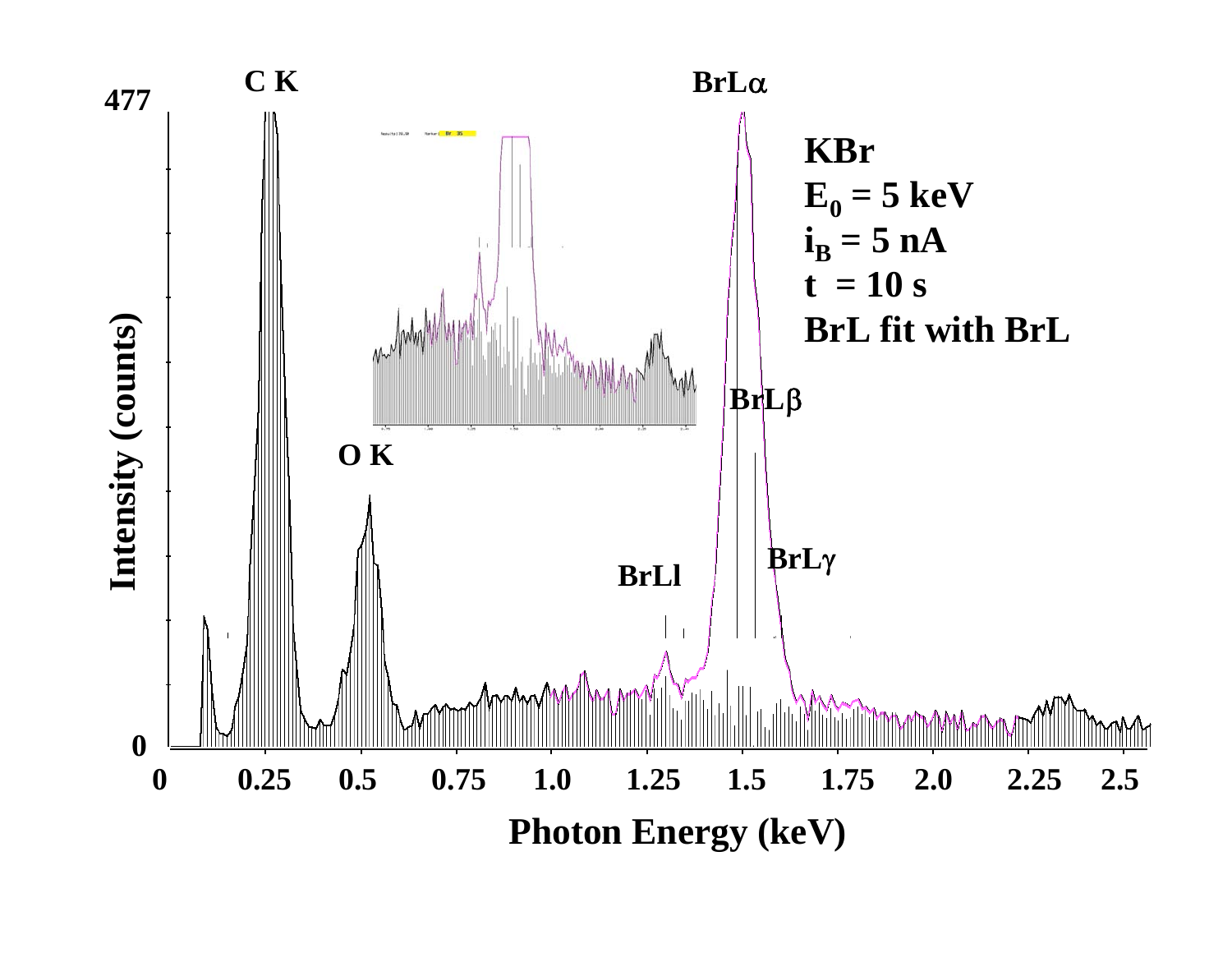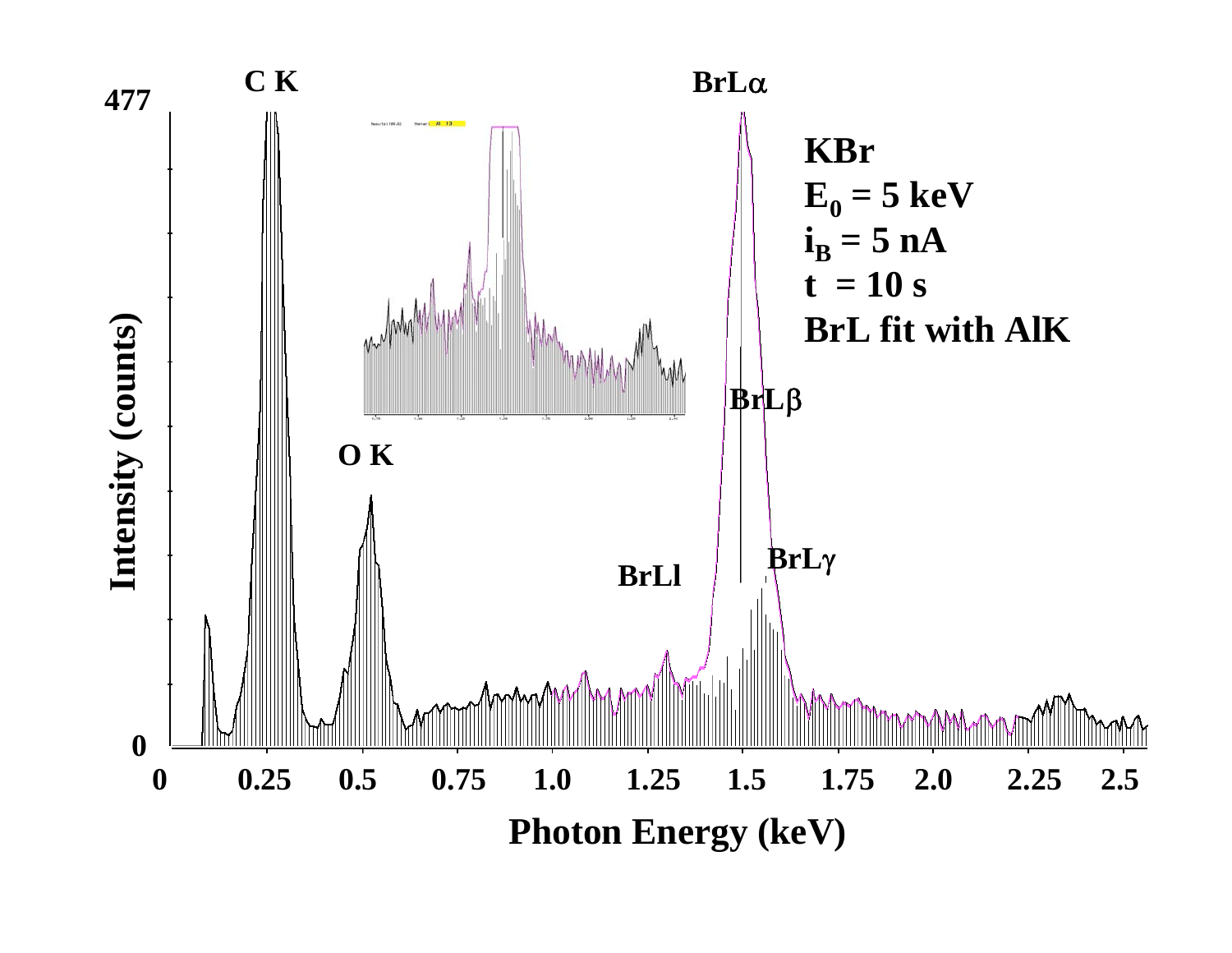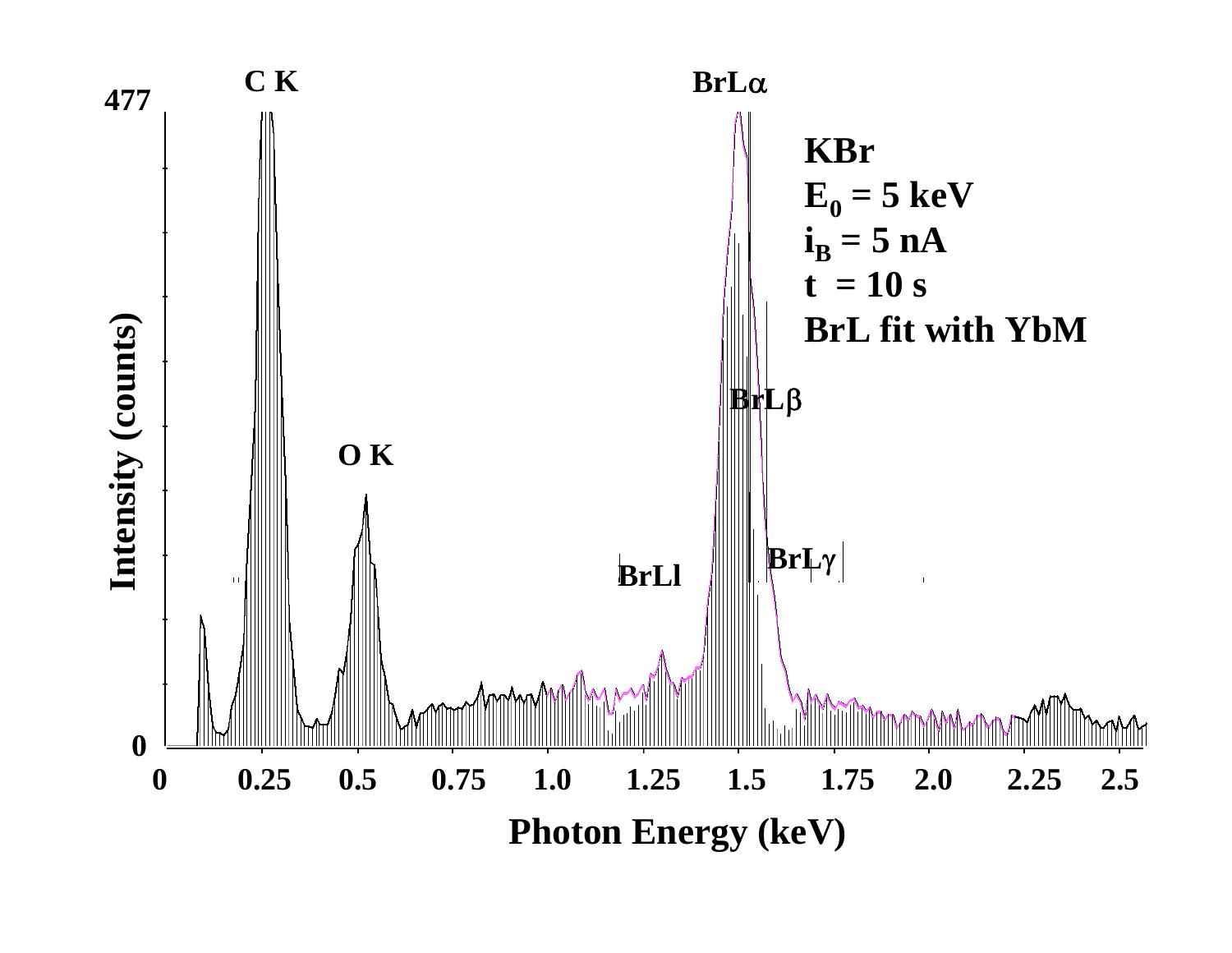### 1/10 of the dose of the previous example



Photon Energy (keV)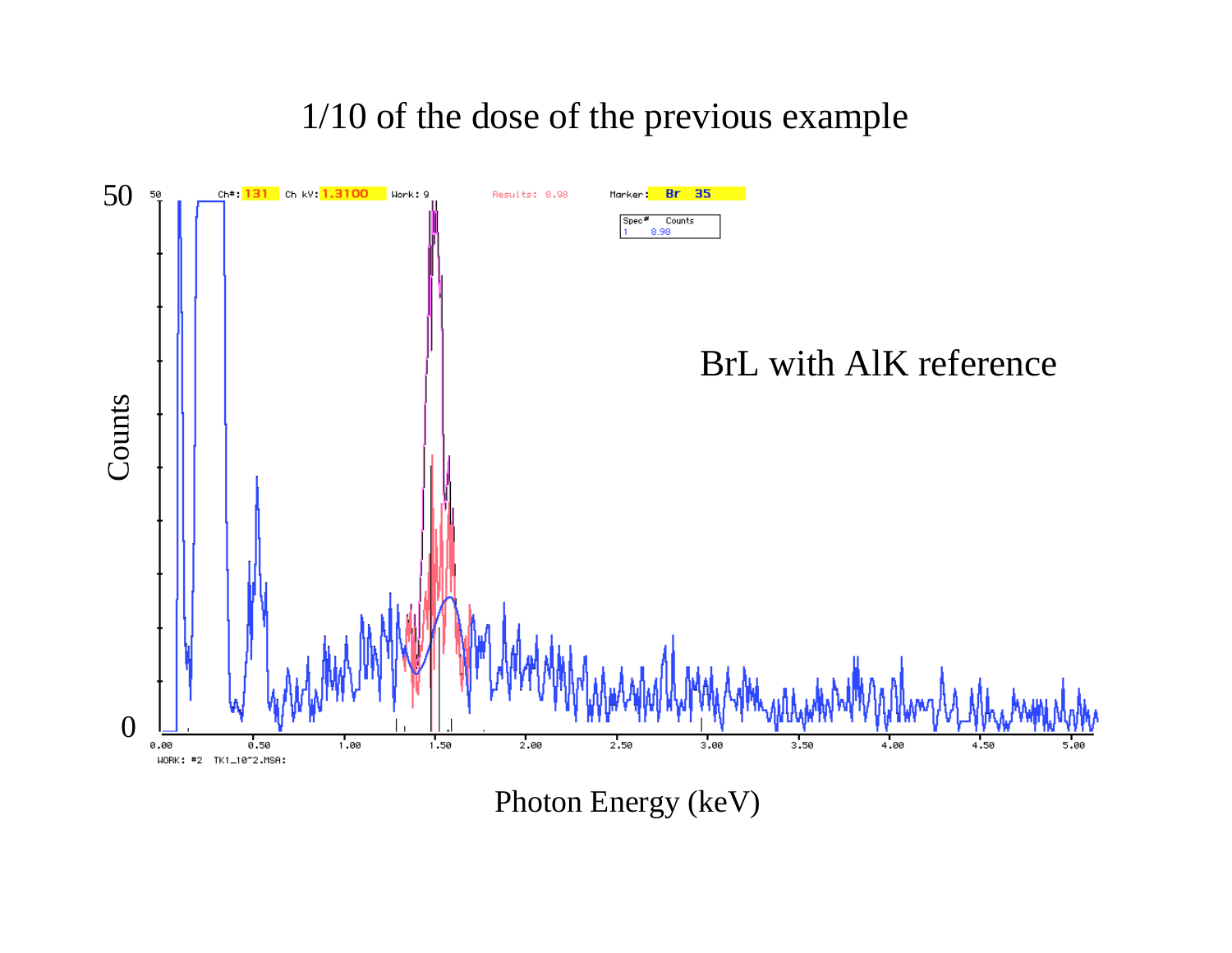1/10 of the dose of the previous example



Photon Energy (keV)